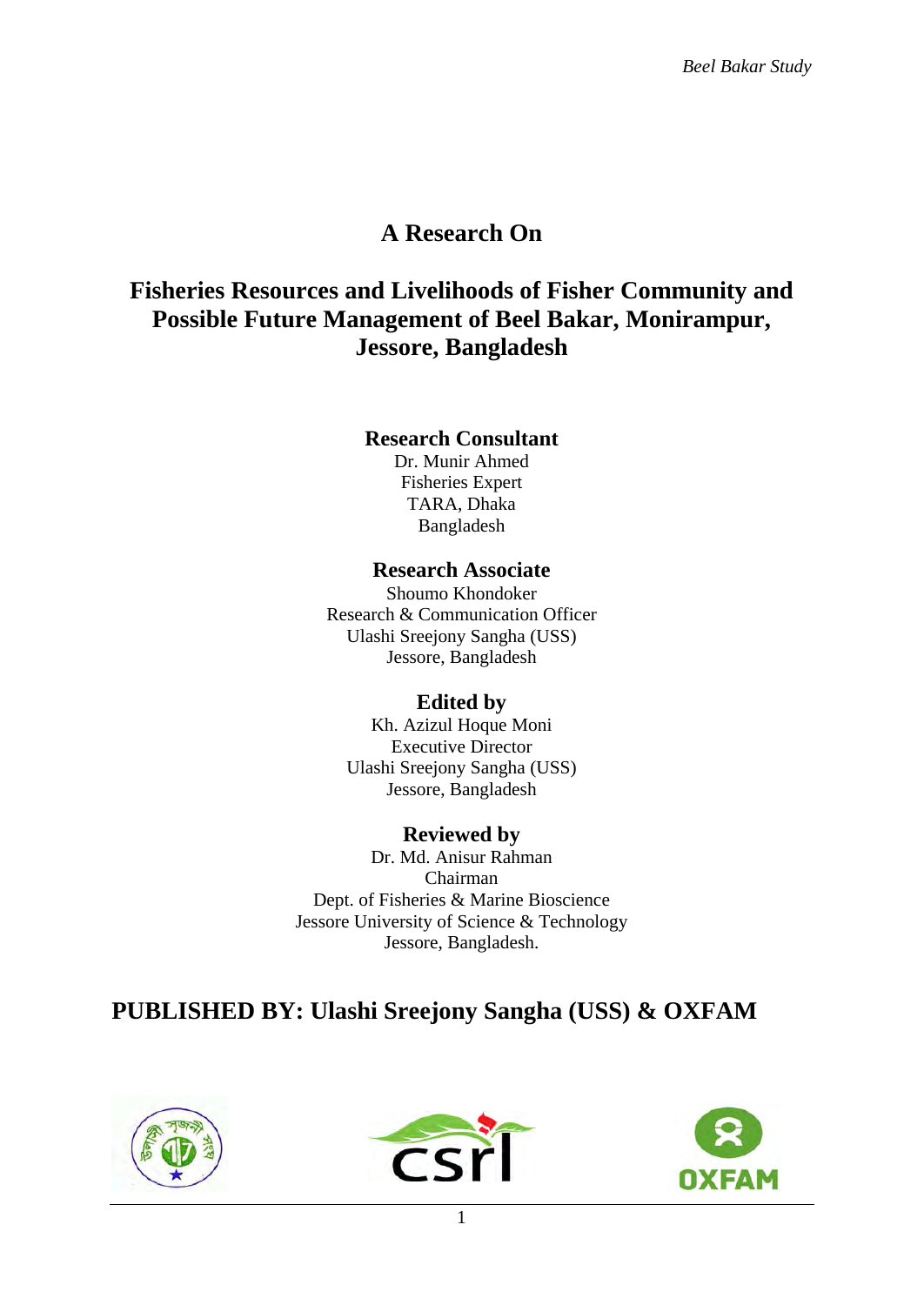## **Design & Printing**:



https:www.facebook.com/spectrumadltd

First Published: March, 2014

All right is reserved. No part of this publication may be reproduced or arranged in any form or by any means without written permission of the publisher. Any person who does any unauthorized act in relation to the publication may be liable to criminal prosecution and civil claims for danger.

This paper is published by Ulashi Sreejony Sangha (USS) and supported by CSRL & OXFAM

ISBN: 978-984-33-6684-9

#### **Published by:**

Ulashi Sreejony Sangha (USS) 84 Ambika Basu Lane R.N. Road, Jessore-7400 Bangladesh. Email: [uss.jessore@gmail.com](mailto:uss.jessore@gmail.com) Website: [www.ulashi.org](http://www.ulashi.org/) [www.beelcampaign.org](http://www.beelcampaign.org/)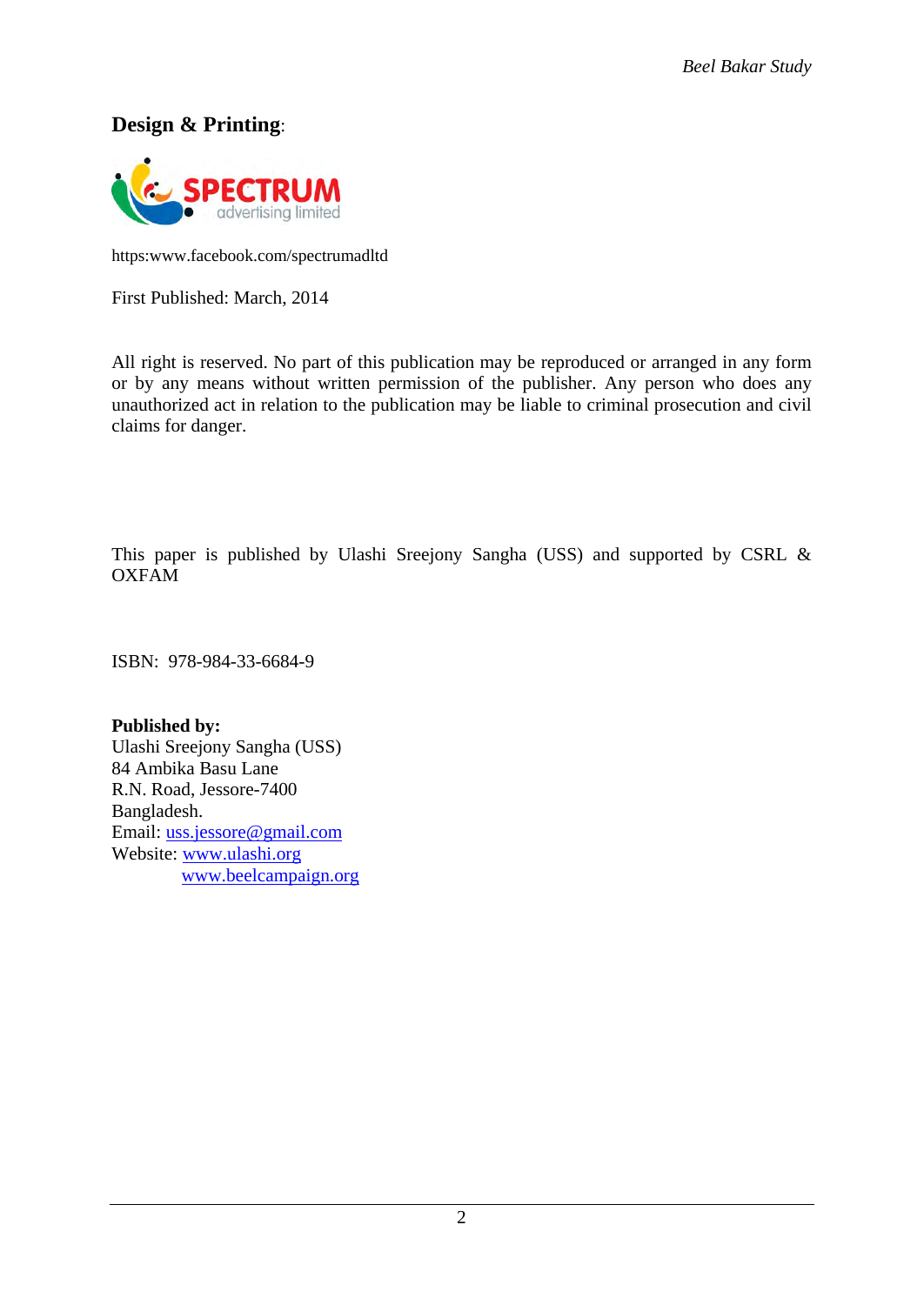#### **Message from Executive Director**

.

Being a riverine country, Bangladesh maintains a great volume of water by its different channels like river*, beel, haor, baor*, lake and so on. *Beel* is one of the ancient types of water body in the context of Bangladesh. Although, the significance of *beel* resources are huge, the existing situation doesn't fit with its ancient beauty in many perspectives like human caused degradation, climate change, mismanagement in river system etc. But Ulashi Sreejony Sangha (USS), a non government development organization initiated to work for the improvement of the *beel* and *beel* dependent fishermen and farmers with the support of CSRL-Beel Campaign Group and OXFAM. CSRL is a national alliance of around 250 organizations representing diverse; mostly all the bionetwork of our country which emphasis on ensuring rural livelihoods through poverty reduction to achieve three goals of agriculture, climate change and trade. Among the eight local campaign groups (Haor group, Beel group, Plain land group, Char group, Coastal group, Barind group, Madhupur group, Hill group) Beel Campaign Group is an efficient one targeting to conserve *beels*.

This study represents the present and past status of Beel Bakar, Monirampur, Jessore, Bangladesh which includes biodiversity, socio economic condition of adjacent fisher folk and farmers and management issue in variable degree. As this study will reveal the complexities associated with the *beel,* USS is accountable to deal with this in CSRL approach. To conserve *beel*, it is obligatory to concern about the peoples dependent on its common resource. It influences the livelihood pattern as well as their life style. The analytical approach of this paper can contribute to categorize the possible intervention in the study area. This study can also make a step forward in Beel Campaign Group's activity by picking up the common scenario and some specific picture of *beel* in this southern delta.

Since 2008, USS is working in 13 districts with 24 *beels* as the Lead NGO of Beel Campaign Group. But the cooperation of all the partners, made this network a successful one. In 2012, the *Beel Bachao Andolon* (Save the beel movement) starts with the Beel Convention which created some new dimensions for the working pattern of this network.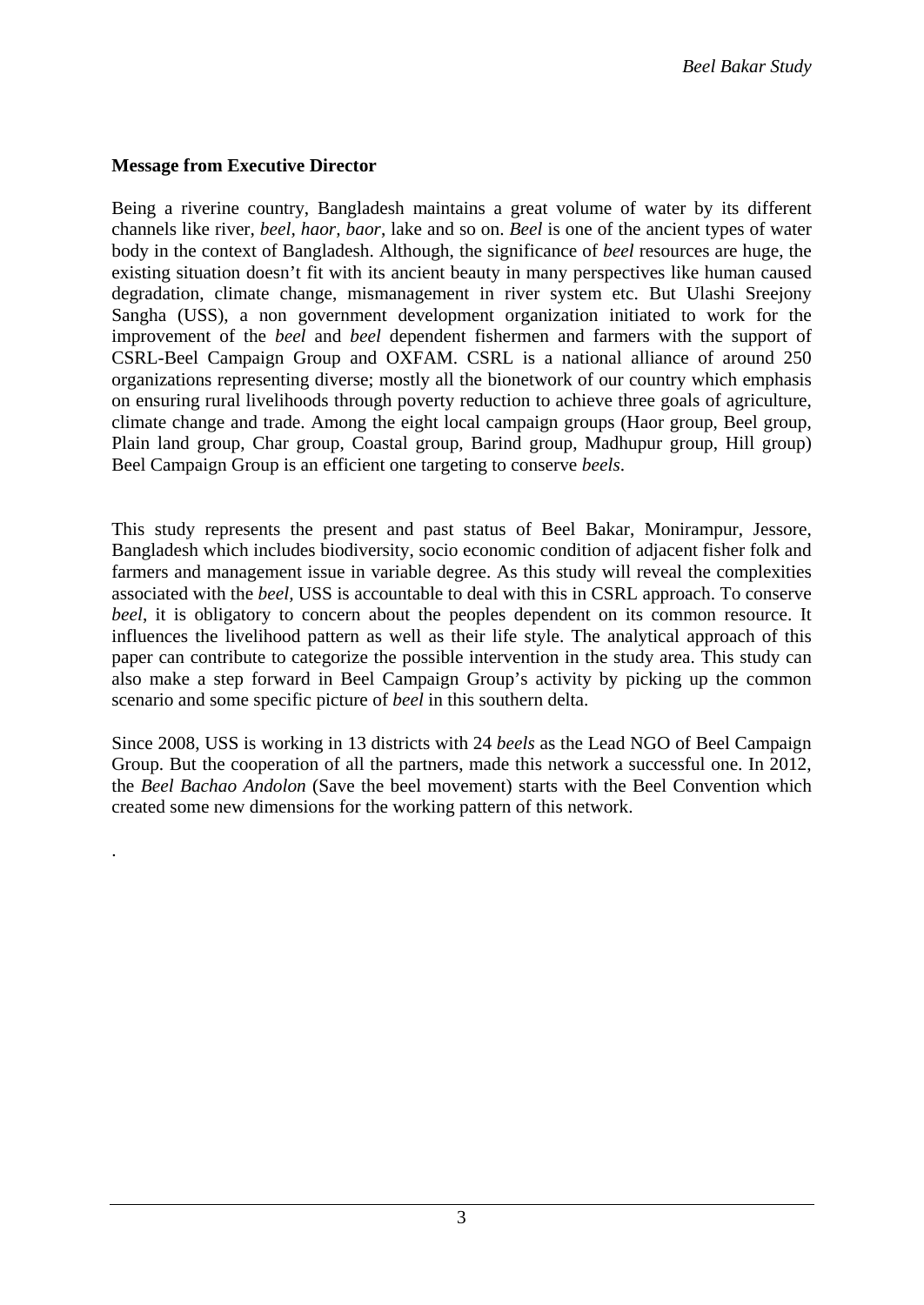#### **Acknowledgements**

*Thanks to the fishermen, small farmers, landless and other beel dependent people living around the Beel Bakar for their long term involvement and vision for enjoying benefit in future too though in a challenging situation.* 

*Research team likes to express cordial thanks to USS for giving a scope to conduct this study under CSRL approach. Appreciate Oxfam for supporting the main program for which this investigation was also made possible.* 

*Gratitude also goes to OXFAM in Bangladesh for supporting USS in beel movement and the protection of beel dependent people's rights*.

*For generous support and cooperation and time to time supervision, Mr. Kh. Azizul Hoque Moni, Executive Director, Ulashi Sreejony Sangha (USS) deserves admiration. Thanks to Mr. Md. Abu Rayhan Kabir, Mr. Md. Farid Uz Zaman for their hard labor in fieldwork and database preparation. Accounts, administration and staff of USS are acknowledged.*

*During publishing this research work, USS received cordial assistance from the employees and concern officials. We are expressing gratitude to all and expecting future cooperation.* 

*Cordial thanks to Dipshikha Sangastha (DSS) NGO who is Monirampur partner of USS under CSRL-Beel Campaign Group. Prokash Chandra Dhar, Executive Director-DSS, Mrs. Jyotsna Mollick-Coordinator of DSS deserves special thanks for providing necessary information, logistic support during each field trips, household survey and focus group discussions. Thanks to other volunteers of DSS for their generous support in the field.*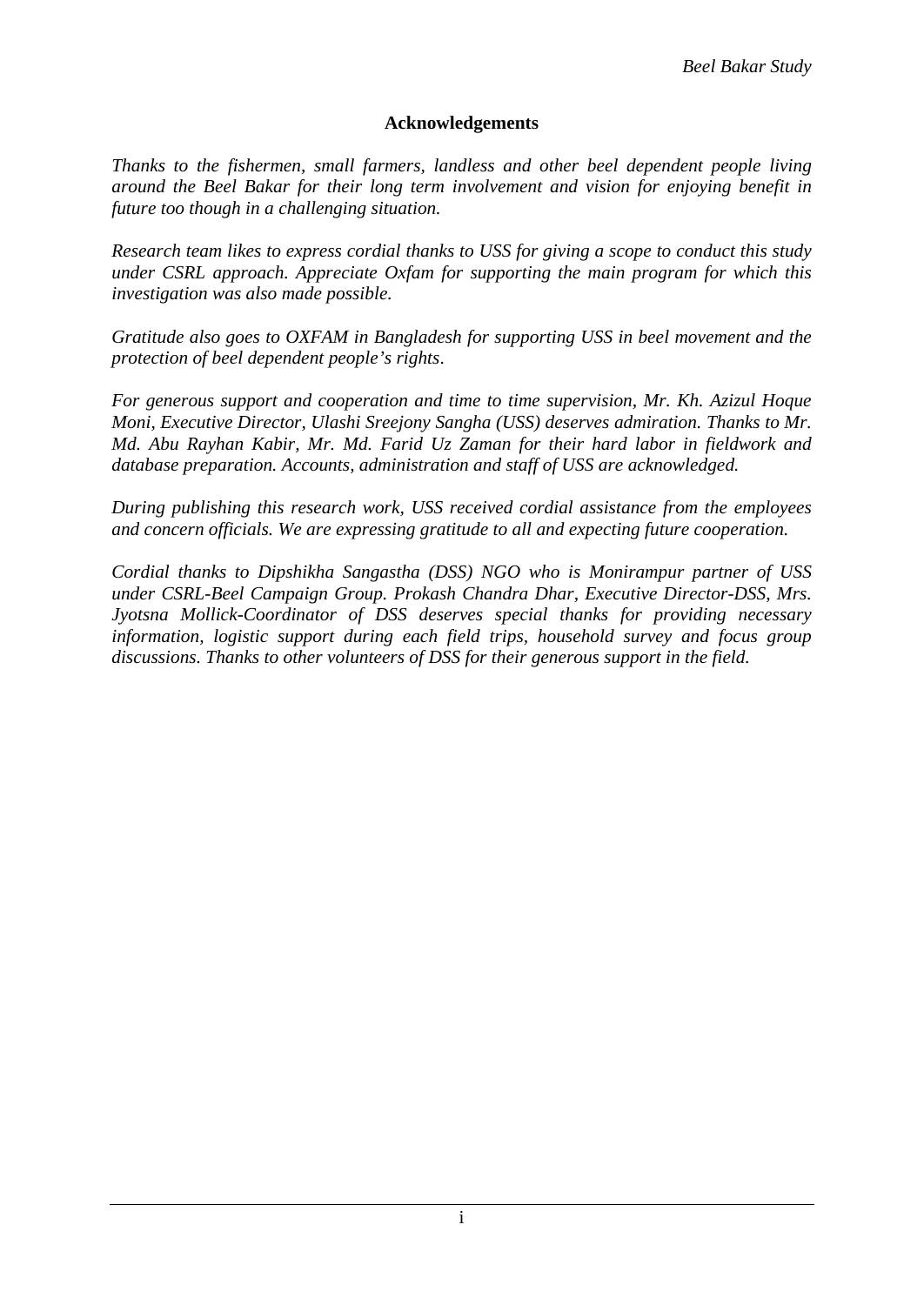| <b>Serial No.</b> | <b>Content</b>                      | Page No. |
|-------------------|-------------------------------------|----------|
|                   | <b>Executive Summary</b>            |          |
|                   |                                     |          |
| 1.0               | Introduction and Background         |          |
|                   |                                     |          |
| 2.0               | Location and Area of the Study Site |          |
| 3.0               | Objective                           |          |
| 4.0               | Approach and Study Methodology      |          |
| 5.0               | <b>Issues and Challenges</b>        |          |
| 6.0               | <b>Base Situation</b>               |          |
| 7.0               | <b>Observation and Findings</b>     |          |
| 8.0               | Proposed Interventions              |          |
| 9.0               | Recommendations                     |          |
| 10.0              | Conclusion                          |          |
|                   | References                          |          |
|                   | Annex                               |          |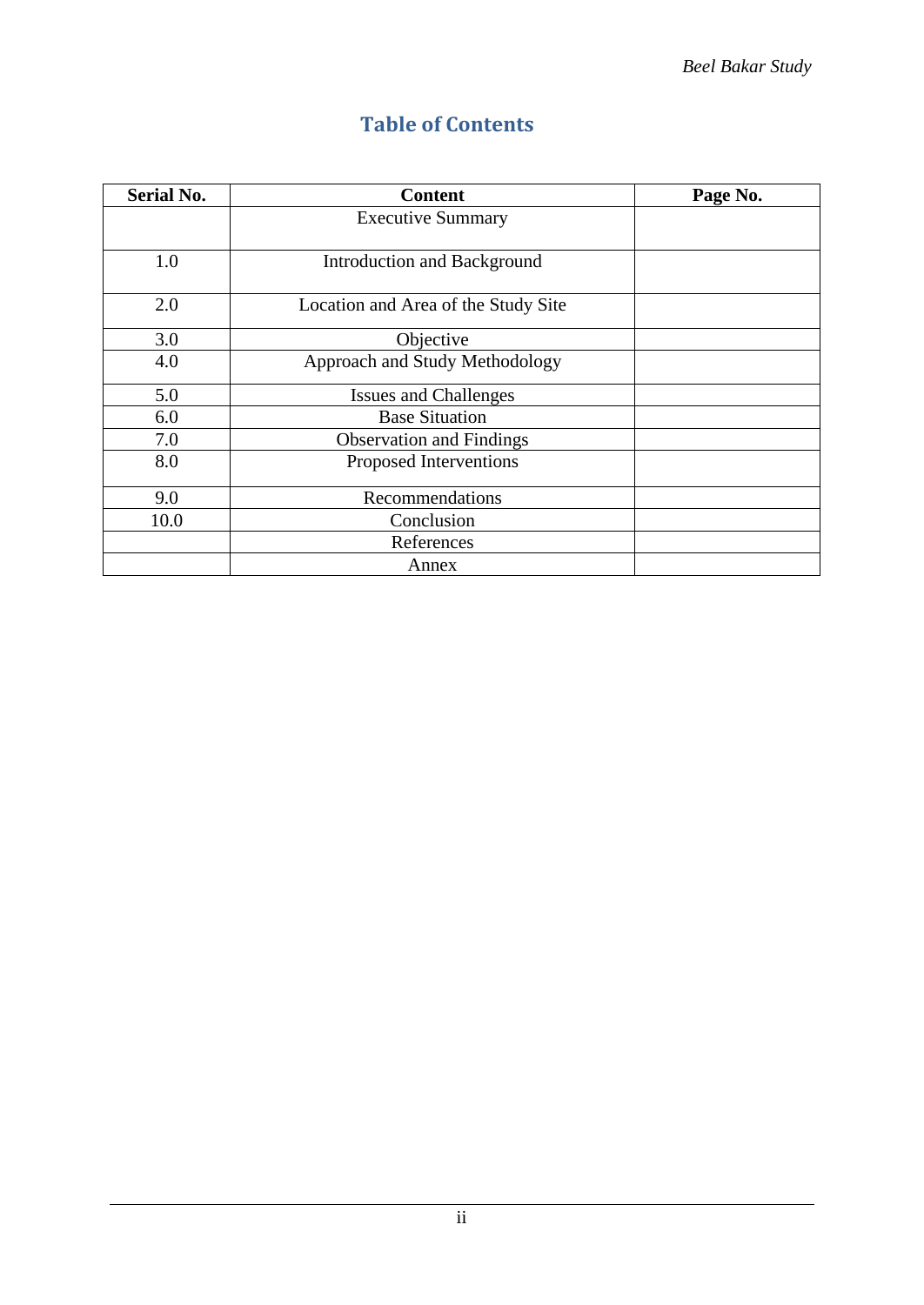## **List of figures**

| Page No. | <b>Figure</b>                                                    |
|----------|------------------------------------------------------------------|
| **       | Figure 1. Study site                                             |
| **       | Figure 2. Beel Bakar covering the surrounding area of Mukteswari |
|          | River                                                            |
| **       | Figure 3. Fishermen age group                                    |
| **       | Figure 4. Pattern of daily income                                |
| **       | Figure 5. Household house type                                   |
| **       | Figure 6. Sources of loan                                        |
| **       | Figure 7. Fish consumption pattern                               |
| **       | Figure 8. Use of sanitary latrines                               |
| **       | Figure 9. Alternative income sources                             |
| **       | Figure 10. Meat consumption pattern                              |
| **       | Figure 11. Sources of dietary fish                               |
| **       | Figure 12. Mobile phone users                                    |
| **       | Figure 13. Source of medical service                             |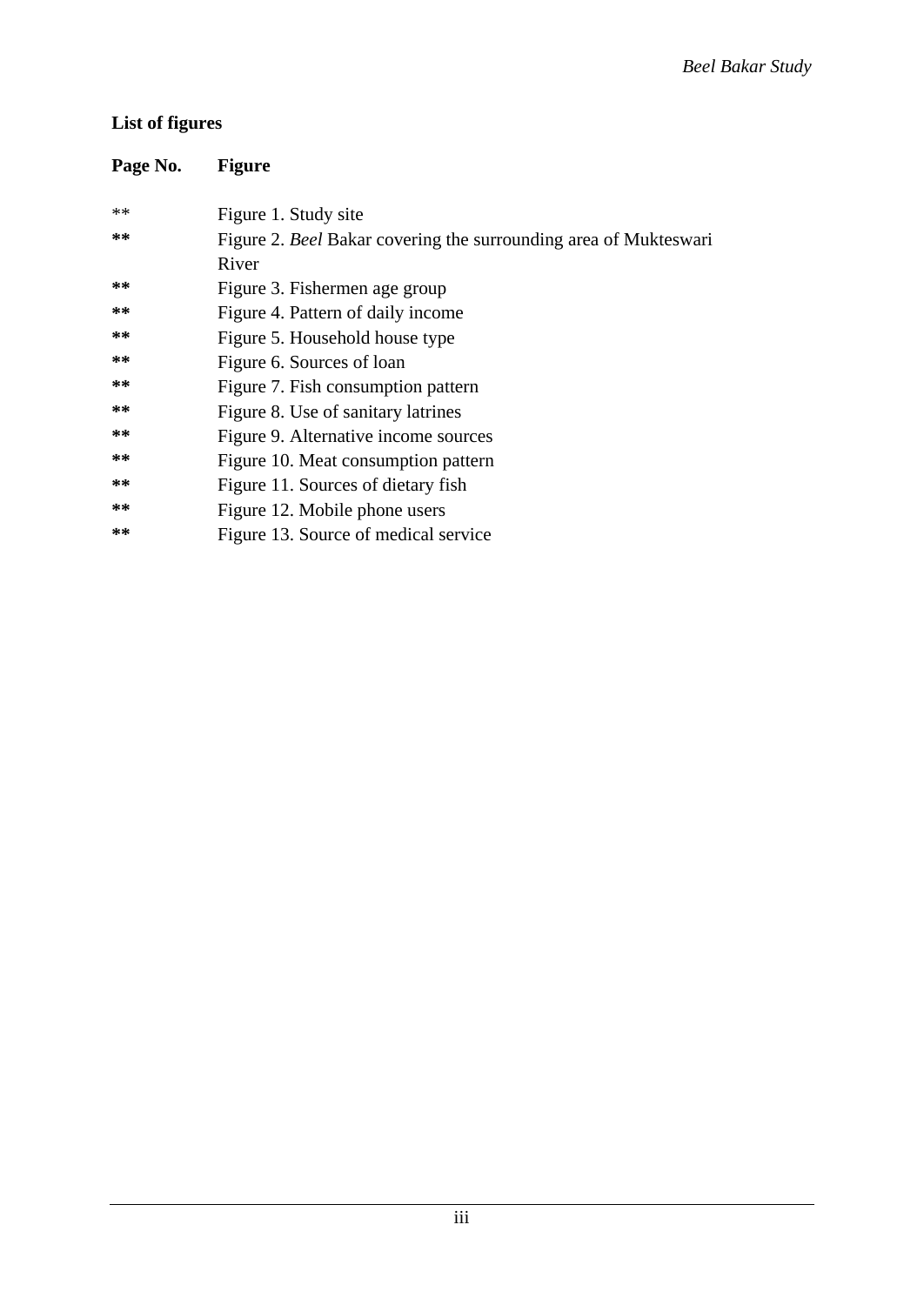## **List of Acronyms**

| <b>CSRL</b> | Campaign for Sustainable Rural Livelihoods     |  |
|-------------|------------------------------------------------|--|
| <b>BWDB</b> | <b>Bangladesh Water Development Board</b>      |  |
| DoF         | Department of Fisheries                        |  |
| DoE         | Department of Environment                      |  |
| <b>USS</b>  | Ulashi Sreejony Sangha                         |  |
| <b>DSS</b>  | Dipshikha Sangastha                            |  |
| FGD         | Focus Group Discussion                         |  |
| KП          | Key Informants Interview                       |  |
| <b>TRM</b>  | <b>Tidal River Management</b>                  |  |
| <b>LGED</b> | <b>Local Government Engineering Department</b> |  |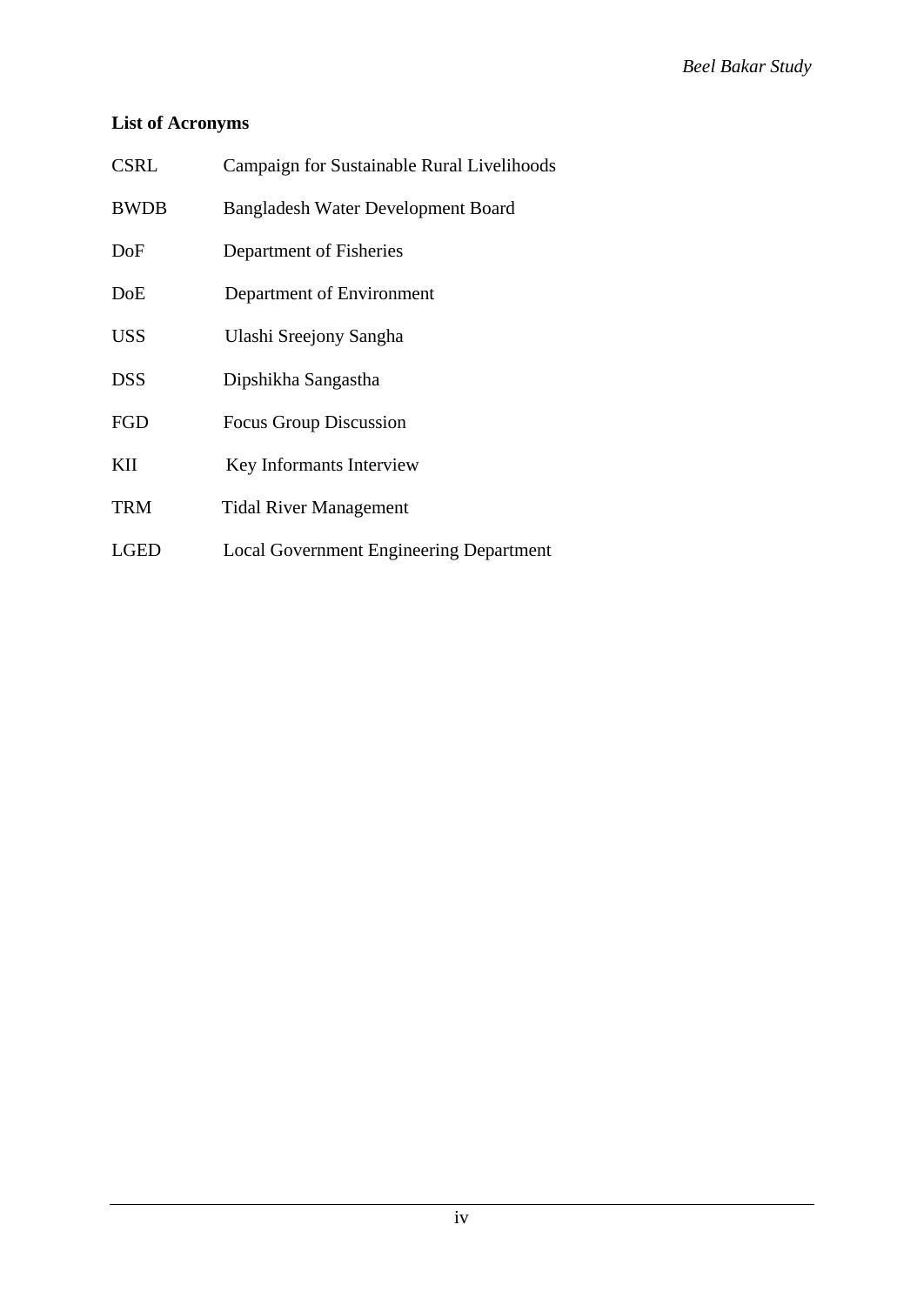#### **Executive Summary**

Among all the types of water bodies existing in Bangladesh, *beel* is obviously a fascinating one due to its biodiversity and ecological importance in local and national perspective as it contains and passes significant amount of water connecting with river channel which ultimately goes to the sea. *Beel* Bakar is a small *beel* in the southern part of Jessore District of Bangladesh. This study initiated to narrate the existing situation of the aquatic biodiversity of the *beel* along with identifying the past and present water management system, the socio economic aspect of the *beel* dependent fishermen and possible future status. This study was conducted by mix group discussion, focus group discussion, key informants interview, direct observation and household survey. Once this *beel* was rich in biodiversity and important for local fisheries. Though a considerable part of the *beel* and its floodplain is under gher culture, still there is scope to ensure protection and to enhance livelihoods of fisher community. In spite of the degradation of natural habitats of fishes, still 19 species of fishes are observed in the studied *beel* as well as some non fish organisms like snail, crab, mussel, frog, migratory and native birds. Diversity in fishing gear has come to a short list as gher culture is being encouraged in some extent. Most of the fishermen's income varies between 100-200 BDT only. Maximum fishermen live in semi concrete house and most of them have debt to bank or cooperatives. Experts and local fishermen both suggested to ensure the access of real fishermen in Beel Bakar and Mukteswari river to improve their circumstances. Excessive gher culture practice and possession of non fishermen over the water body are also the main constrains for this *beel* which has been disclosed from this study.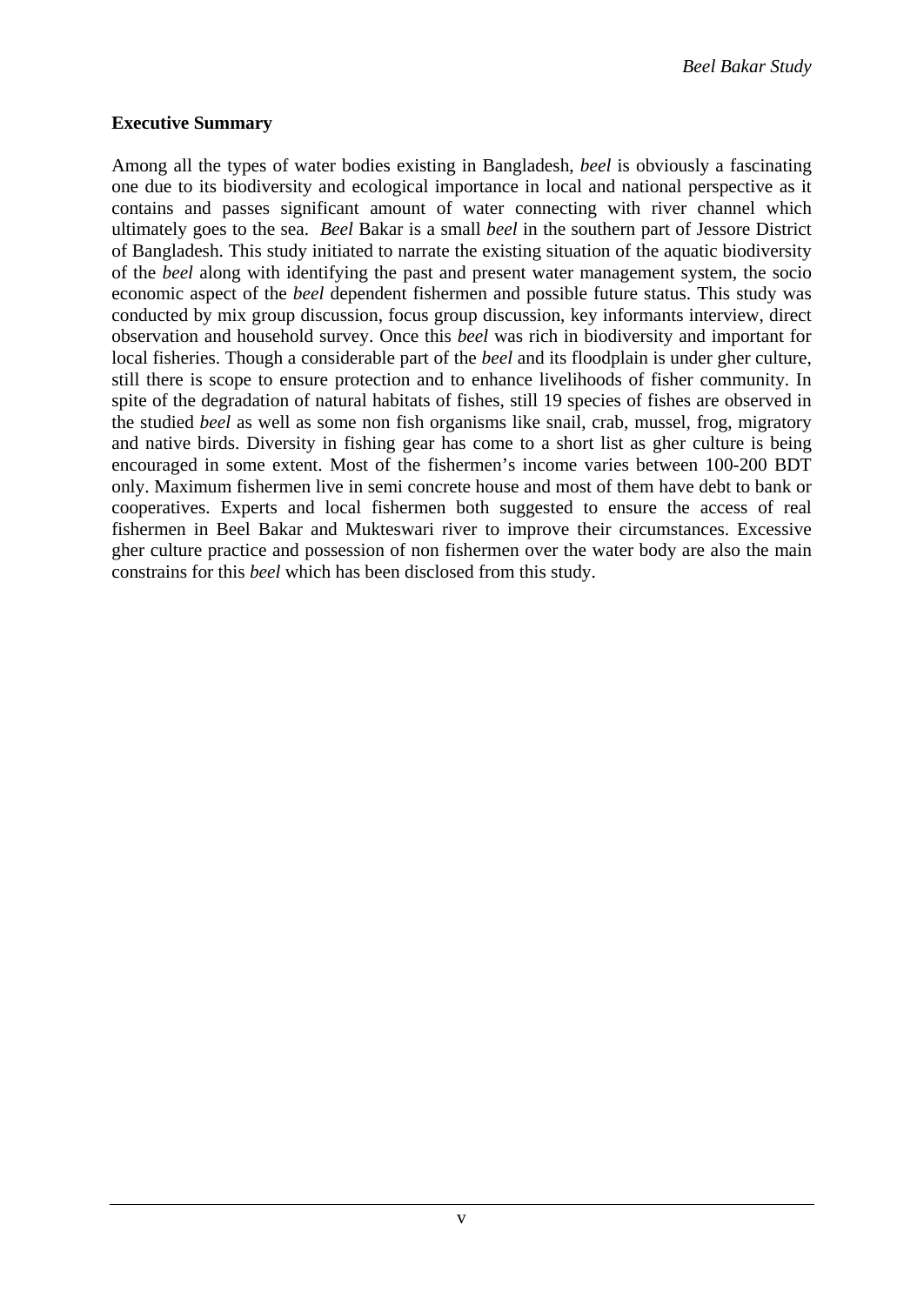#### **1.0 Introduction and Background**

*Beel* is referred to large water surface water body that accumulates surface runoff water through internal drainage channel [1]. *Beels* and wetlands have not yet received proper attention in our country. According to DoF magazine 2013, in the 2011-12 fiscal year *beel* fisheries provided 85,208 Metric Ton natural and culture fish production where production is 746 kg/ha. This plays a significant role in fulfilling the demand of SIS (Small Indigenous Species) and other viable species. These fisheries aspect connects directly with the livelihood of a huge number of fishermen and other peoples living by the *beel*. Livelihood of real fishermen is immersed with debts, sorrows and many social and economic restraints. Though there are few initiatives but they are not adequate and in many cases not practical due to influence of vested people and as those approaches are not participatory. Usually *beel* dependent people are two types: farmers and real fishermen. Former one is based on individual property ownership pattern whereas later one is based on common property management. Value wise paddy is produced more in the *beel* compared to production of natural fisheries. Price wise value of fish produced from the *beel* exceeds the value of rice production. Again cost for agricultural activities is huge thus net benefit is very marginal compared to its investment whereas the cost of management and harvest in natural variety is very low compared to its nominal investment. Naturally produced paddy is safer than the cultured one.

*Beel* is often considered as wasteland that can be grabbed, encroached and altered as a whole or major part by destroying the ecosystem. Poor people usually do not have any say against the wealthier people who are usually pro-active in the introduction of new techniques including aquaculture. The fishermen are more neglected.

Many parts of the floodplain of the *beel* have been converted to gher (a small confined area mainly used for aquaculture but sometimes agricultural product during dry season). There are benefits and detriments of gher fish culture over the natural fisheries and agriculture. Direct income and scope for employment are available there, thus some people manage ghers and living better life but their number is very few. This system has led to negative impact on the environment too.

Livelihoods of the real fishermen of this beel dependent are very measurable. Some of them tried to adjust with other work but could not cope very nicely. Only few fishermen were able to take lease of land and doing fish culture. Most of the fishermen still prefer that they get an ensured access of the Mukteswari River which is their last resort.

In the *beel* and wetland which suffered inundation, water logging for longer period, triggered artificially for introduction of the natural systems by culturing various fish species. But aquaculture or gher fish culture becomes a practice for the influential. This study was conducted within very short period but intersected different quarter of the people including fishermen to know the changes, how it occurred and what is the present situation of the resources and people and future possible management for this *beel.*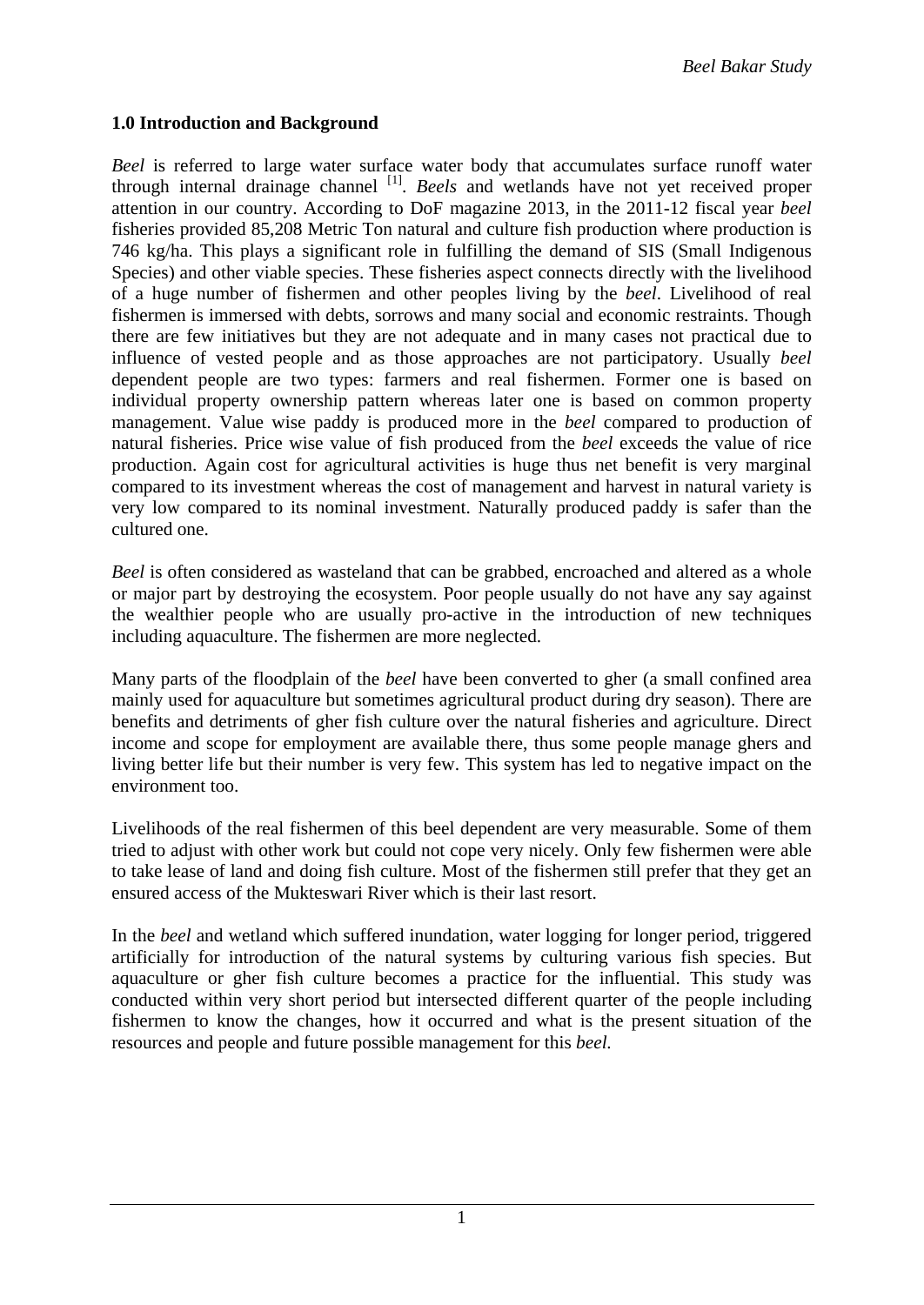#### **2.0 Location and Area of the Study Site**

The *Beel* Bakar is one of the important *beel* under the *Beel* Dakatia *Beel* Cluster and one of the first *beel* under the Mukteswari River system. The *beel* is situated mostly north of the Moshihati Bazar and south of the Monirampur-Abhoynagar road. The Mukteswari River runs through it from north to south and western side of the river belongs to Monirampur Upazilla (sub-district) and eastern side is under Abhoynagar Upazila. Haridashkati and Kultia are two unions (group of nearby villages) in which the *beel* is. To choose this *beel* as study site is relevant in this way that, it represents the maximum *beel* of Jessore-Khulna region and having similar ecosystem pattern, but it needs several interventions which should be come out from this initiative. Moreover, geographically it is a very important *beel* as it has people connected with both Monirampur and Abhaynagar Upazilla of Jessore district.



With present changed situation, it is difficult to identify the *beel* area though major part is reasonably deep and goes under water during wet season. In dry season water remains in the river and canals and also in low depressions. The floodplain and catchment area is quite big. It is estimated that the *Beel* Bakar is having an area of about 1750 Hectors including its floodplain.

2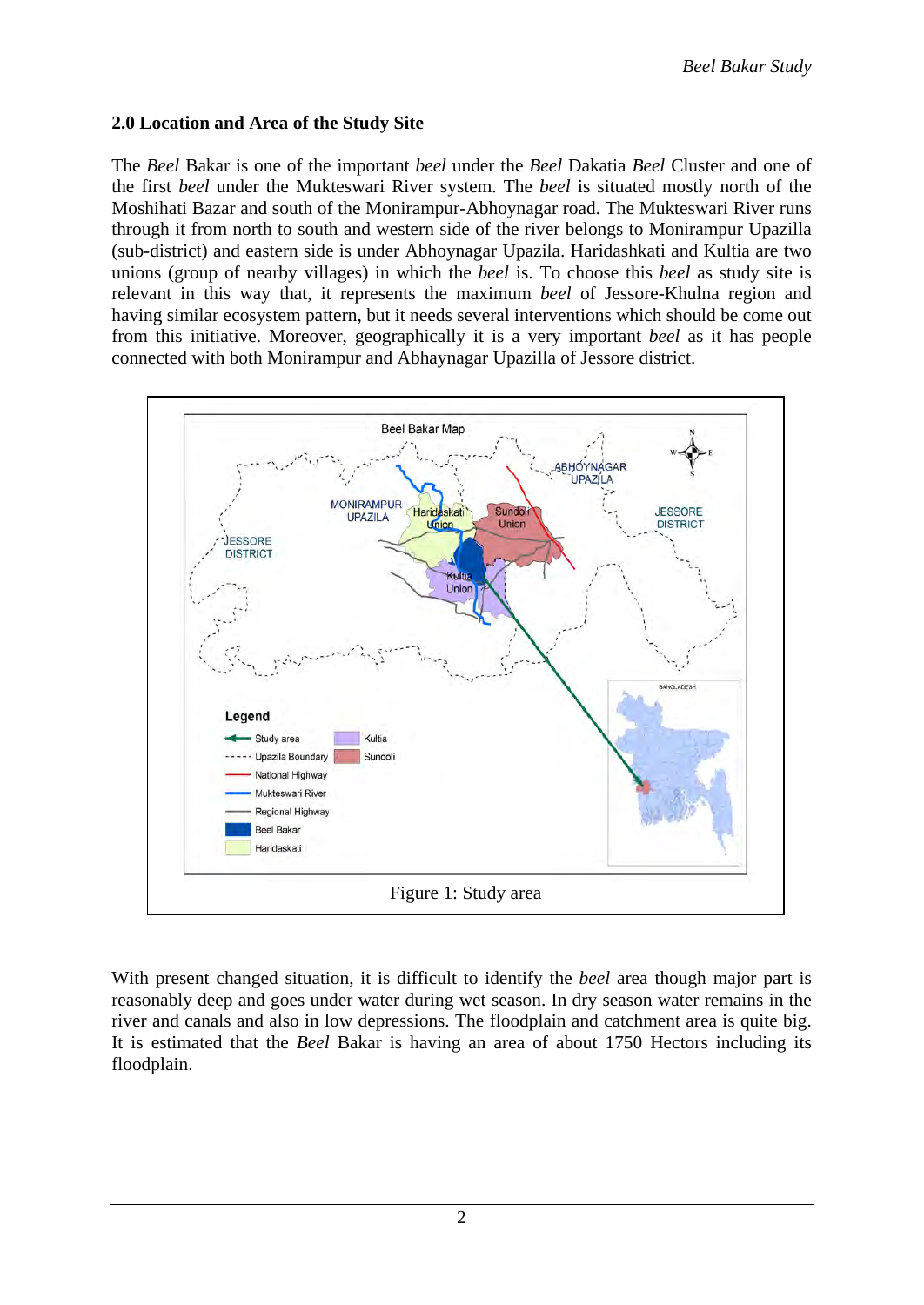

Figure 2: *Beel* Bakar covering the surrounding area of Mukteswari River

## **3.0 Objective**

Main objective of this research work is to find out present situation, state of the livelihoods of real fishermen in the context of converting the floodplain to the fish culture gher. To depict the real picture of the *beel* dependent people's life and to practice proper documentation of campaign activity are also core objectives to conduct this research. This paper can be used as an advocacy tool in the study area to expand CSRL's campaign and to implement Comprehensive Agrarian Reform Program.

## **4.0 Approach and Study Methodology**

Considering the short duration of the study and limited data, effort was given to gather information and to make an assessment for future possible management interventions. It is expected that this short investigation may be applied to an action research for this area in future. Following approach and methodology were used for collection of information and data: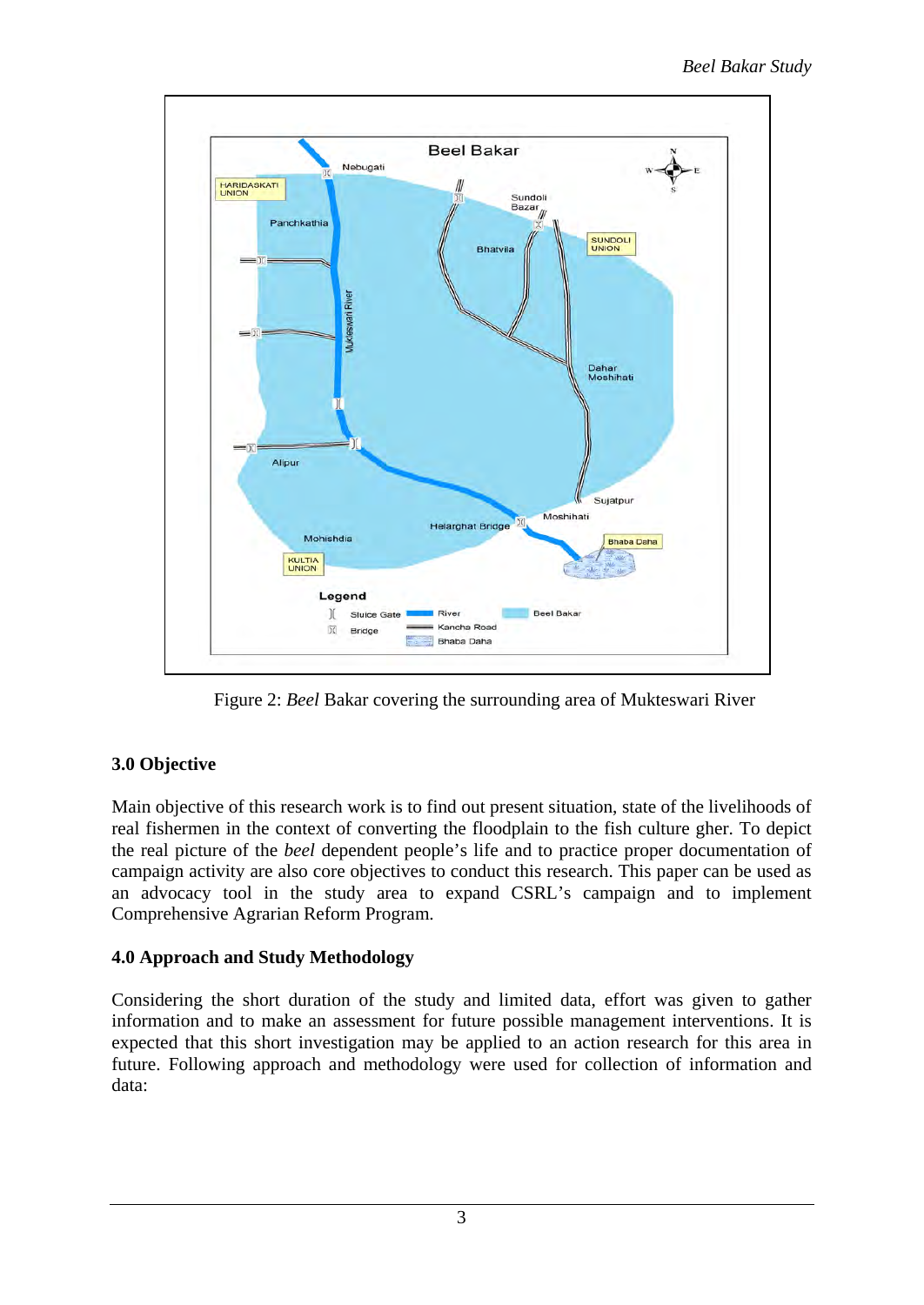FGD Key Informant Interview Direct observation and Household Survey

Three FGDs were conducted with local fishermen and two with farmers. Another mix group discussion with diverse professions was also accomplished to get some discrete data. Six KII were performed respectively with two social workers, a teacher and lastly two gher owners. Forty fishermen's households were surveyed to know their socio economic condition in present days. To get proper data from this survey, question about their daily income pattern, family size, age group, alternative income source, ownership of land, house hold type, diet, loan, sanitation, drinking water, mobile phone use, medical service and some property related information were gathered which eventually resulted in a portrait of fishing community's life in study area.

## **5.0 Issues and Challenges**

#### **A. Major issues and challenges are:**

- For long term context, general issues are water management related to tidal river basin. Once upon a time water logging was a serious problem for this *beel* and surrounding other *beel* areas.
- Due to construction of huge number of ghers, for non gher operators and for the fishermen in particular major issue is changes in land use.
- In the context of aquatic environment, the food chain and natural fisheries propagation has been interrupted seriously.

## **B. Issues In General**

#### **Issues of present practices in general**

- 1. Gher culture and impact of using unhygienic food on fish biodiversity of *beel* and fishermen
- 2. Threat to human health and to fish biodiversity

## **Limiting factors for propagation of** *beel* **fisheries in the studied** *beel*

Gher system is the main barrier for the propagation of *Beel* fisheries and maintaining fish biodiversity. For this, proper management cannot put in place. Introduction of different interventional tools and activities cannot be established like fish sanctuary, habitat restoration and swamp forestry development.

Each gher has its own boundary and it stops regular water flow and also restricts flow of nutrition. So, fish cannot move in a natural manner. Sometimes it cannot reach its breeding ground.

The over population of some aquatic weeds also help to fall the water quality and eventually the fish propagation. This is associated with making the water stagnant and transparent which is a resultant of excessive man made intervention.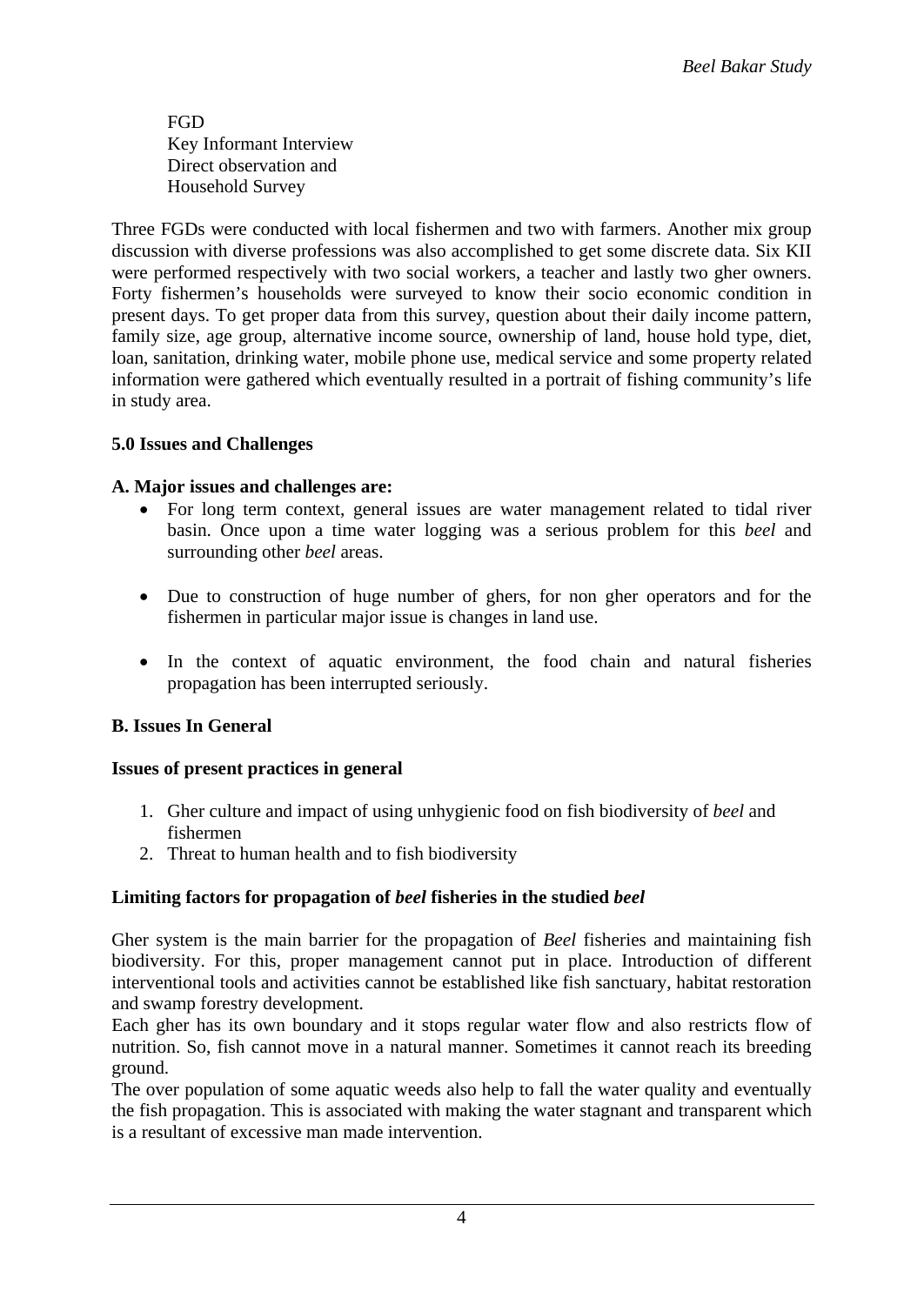#### **State of conflict and possible resolution: Fishers and farmers**

Usually conflict remains within this two professional groups. Surprisingly, in this site there is no conflict between them. This is because traditional fishers are cornered so much that society does not count their sayings. On the other hand, farmers are also cornered by fish culturist.

#### **State of conflict and possible resolution: Fishers and aquaculturists**

Fishermen are silent but do have long term conflict with gher fish culturist. This is because they are grabbing most of the floodplain where fish grow. Encroachment to the river is also alarming. Many side canals are interrupted by ghers such a way that fish movement, breeding, grazing are hardly possible. Fishermen are not in a position to raise their issues in front of the fast growing fish farmers and outside investors as it appears that there is no issue. It is apparent that, more serious conflict or contradiction is going to take place between environment and the present trend of development.

#### *Beel* **Fisheries and Fishermen's Livelihoods**

Every *beel* needs to maintain its open water fisheries for ensuring livelihoods of traditional fishermen. Control of the resources should not go to the person who has the control over resources other than *beel* also. Khas boundary needs to be demarcated and encroachment needs to be stopped.

#### **Fish fry release and future access status**

Fishermen claimed that the Fish Fry Releasing in open water by the line agency is being diverted by the influentials to their fish ghers instead of open *beel* and rivers. They demanded that program should be implemented in the river. If the non fisher gher owners make excuse that there is no open water any more then why that fry is not released to the ghers managed by fishermen. They feel that, they are to get the benefit of that program not by non fisher gher operators.

A matter of concern also envisaged that situation has come to such a position that in case fish fry is released in the river, the influential may capture the position or restrict real fishers in managing resources in the river. Thus, there may be a risk of losing the ruminant accessibity of the water body.

#### **Reasons of degradation of fish and fisheries resources including habitat quality**

- Role of Insecticide/pesticide in disappearing fish
- Affect of pesticides and fertilizers
- Limiting fish breeding and propagation
- Last gravid fish destroying leaving no fish to breed next year
- Agricultural practices without consideration of fishermen issues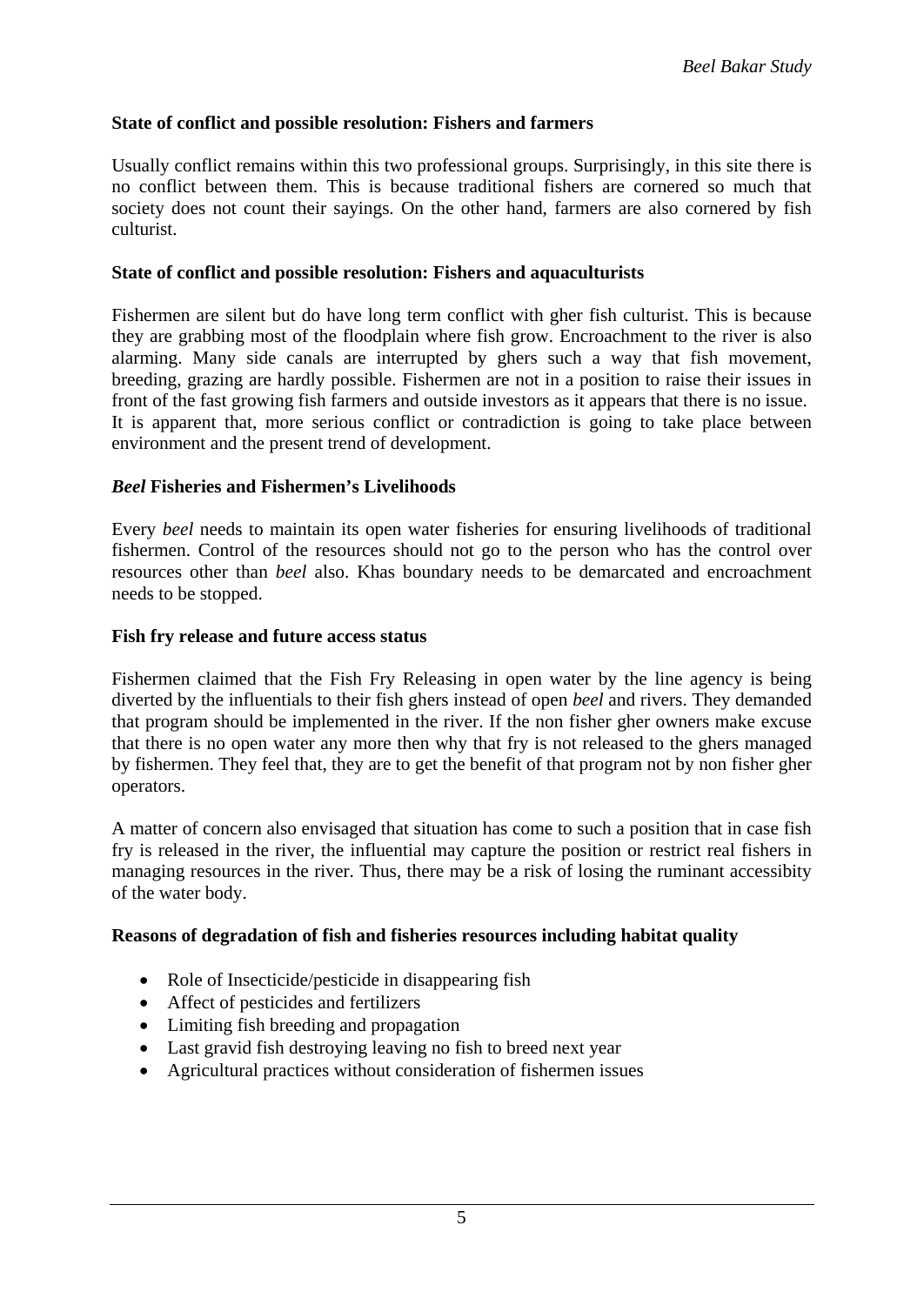### **Problems of the Farmers**

Major problems are:

- a) Now a days paddy production is good than earlier, but the production cost is comparatively high.
- b) Gher practice makes a large portion of the *beel* busy in fish farming. This hampers the agriculture production of the *beel* area.
- c) Gher operators are rich people, thus expansion of gher farming is replacing small scale agriculture
- d) For the reason mentioned in the previous point, in monsoon many farmers become workless.

#### **Gher culture status, impacts and solution**

The rapid expansion of the gher construction should be controlled considering its carrying capacity in the *beel* by maintaining ecosystem functionality. As many people are interested in expansion of gher but a lot of people are now aware of the impacts of this. Solution is needed balancing demand and ecosystem based approach.

Local level planning should come with an outcome of planned zoning of the *beel* with recommended extent and pattern of ghers if needed. Following points may be considered as solution:

- a) Ghers should not be continuous or clusters. There should be adequate intervals.
- b) Ghers should be constructed with appropriate set back distance from the bank of the river or canal.

#### **Local level problem with gher culture**

- a) Gher owner hires the labors and guards from outside of *beel* area. People from South (Keshabpur and Monirampur town side) mainly regulate the gher business.
- b) Local people are deprived of the chance of getting employment from gher.
- c) The people, who own the ghers, are not real fishermen. This is why; they don't think of the natural habitat of the fish and kill the unwanted species (natural species) for culture purpose.
- d) Due to gher culture, agricultural production has declined also.

#### **Fish migration and movement status**

Fish migration and movement takes place up and downstream of the river and also laterally. Due to intervention and with number of fixed gears and net/bana migration and movement have seriously hampered. Lateral movement and migration also significantly affected due to construction of ghers without any spacing. As grazing area also encroached, number of fish in the river drastically dropped. Few sluice gates are constructed within the *Beel* Bakar but they are not for paddy cultivation but in virtue for the benefit of the gher operators. These sluice gates and gher constructed in front of bridge/culvert restrict not only fish movement but also contribute in changing water management.

#### **Limiting Factors for Propagation of Beel Fisheries in this Studied** *Beel*

In continuation of the fact mentioned in the previous section as fish migration and movement has been limited form, breeding of riverine and floodplain fishes hampered. Natural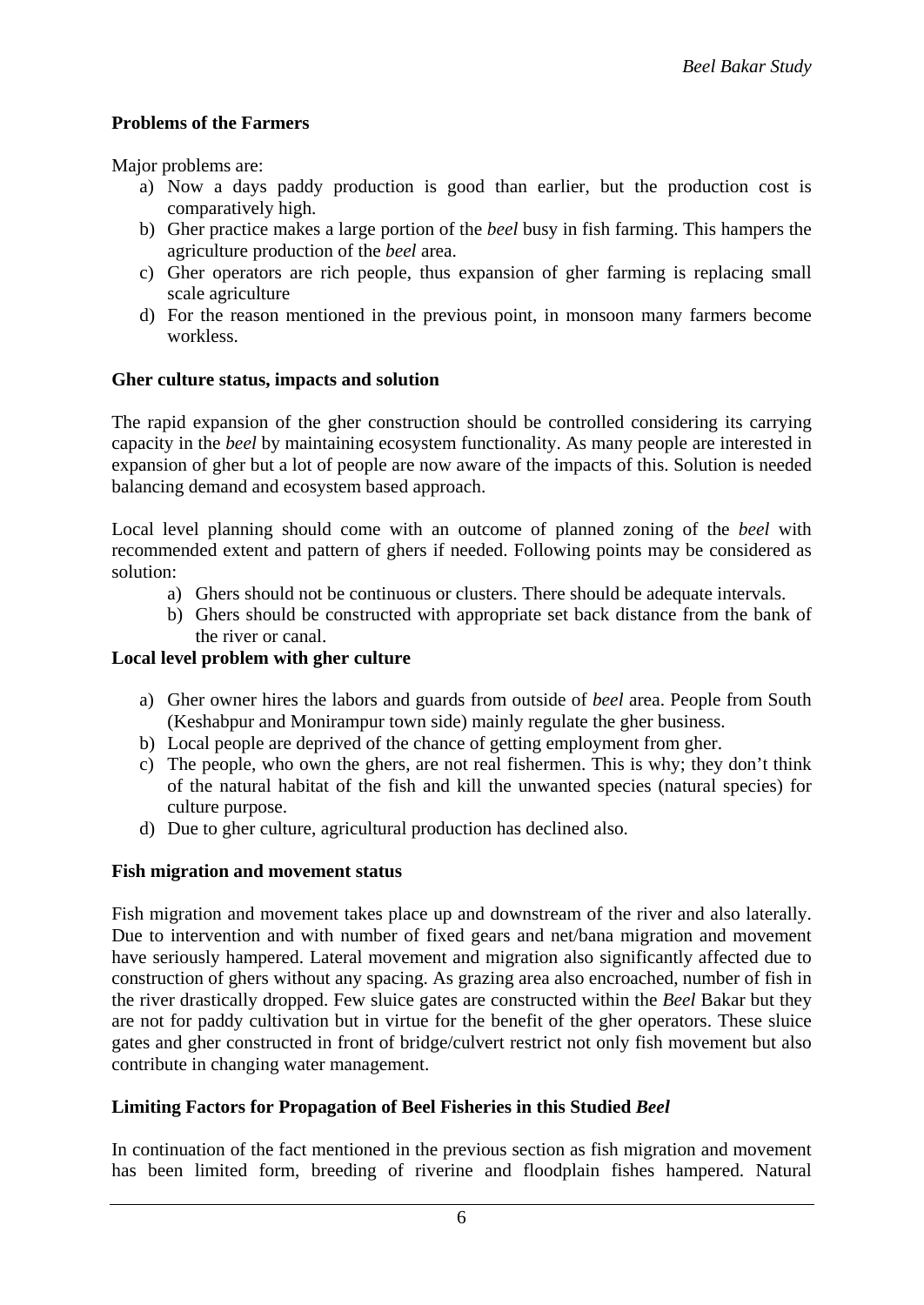recruitment dropped due to lack of migration and movement facilitating river/khal length. This has been restricting natural recruitment of fish.

#### **Need for** *Beel* **Based Water Management Planning**

Water management should focus natural fisheries and to some extent for agriculture and least for aquaculture/gher farming. DoE along with Upazilla or District authority should do this planning in participatory manner involving relevant experts. The local level planning should identify and execute how much and which areas of the beel should be identified and take necessary measures to implement it.

#### **Need for** *Beel* **Based Environmental Planning**

Unless *beel* based environmental planning is done in accordance of the fisheries planning, sustainability of the resource management can be worsen especially in the context of climate change. We do have coastal land use planning and even for greater Dhaka city. District Water Resources Assessment made by LGED by engaging number of consulting firm was a good initiative but could not achieve much due to lack of commitment. DoE, IUCN or similar organization should get the power of exercise to do swamp forestry development on land which does not belong to *khas land* (the land that is owned by the government). Thus, redefining *beel* boundary based on ecosystem and supported by or in accordance to ecological boundary is required to revert encroachment trends.

#### **Beel Based Conservation of Fishermen's Rights**

In the river dominated areas, fishermen's rights are river based like the marine fishers go to sea and coast for catching fish. Similarly, in the upland areas where scope of fishing in the river is limited but there are number of *beels*, rights of fishermen should be established *beel*  based. Thus fishermen should get access to habitat area, resources especially natural fisheries. Not only that, in the age of encroachment rights of fishermen may not be successfully established unless they are involved with the planning process of the resource use of the *beels* and wetlands.

#### **National Context of the Demand**

The problems, issues, challenges are little different in this *beel* compared to many other *beels.*  But this is very important to know the status and process of changes of this beel as in coming days many *beels* may become like this. For this reason the study findings would be useful in the national context. On the other hand, demand to promote livelihoods of the fishermen is not the demand of this *beel* only but it should be a national demand.

#### **6.0 Base Situation**

#### **6.1 Hydrology and Morphological Set Up**

The Mukteswari River flows through this *beel*. There are number of *khals* (small pass way of water) and small tributary rivers also. Rain water comes from the upstream through the river and other inlets and rainfall to the catchment are main source of water. Tidal water used to reach the *beel* earlier but due to different interventions it is not reaching. The slope of the *beel* is from the north-west and north-east to the south. Thus southern part of the *beel* and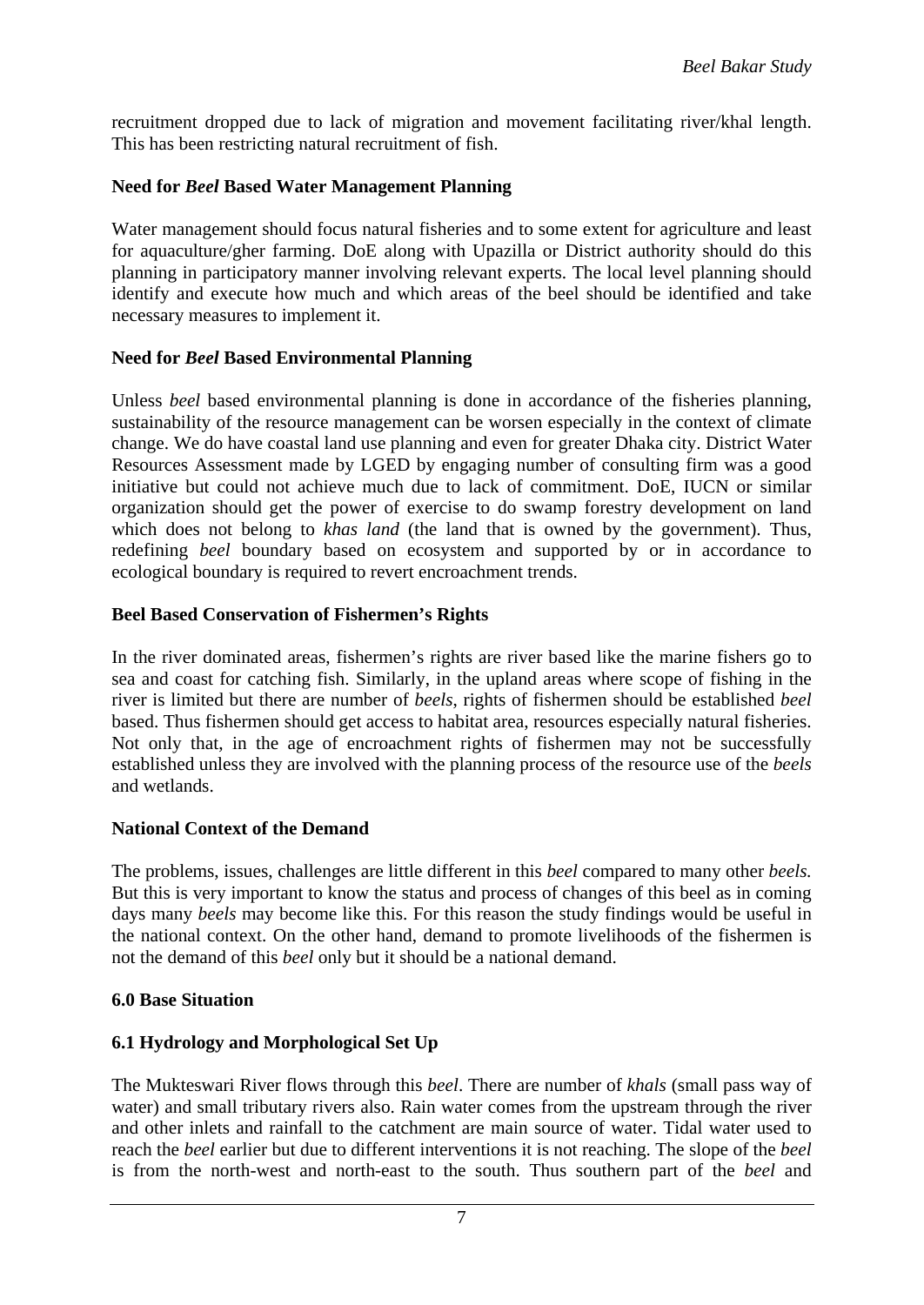floodplain are deeper and northern, north-west part are shallow. Few parts of the *beel* are with perennial water and rest is seasonally flooded.

Once upon a time (about 15 years ago even) it had normal *beel* characteristics, later experienced with longer period water logging and recently water logging is over due to TRM process in the adjoining *beel* and downstream part. The *beel* and its floodplain are having later connectivity too apart from northern side. In the downstream it is connected with the same river but a different name called Hari River. Water has to pass through the 21 vent BWDB Bhabadaha sluice gate. Ultimately the water flows to the Sundarbans and to the coast.

### **6.2 Biological Set Up**

As mentioned earlier once the *beel* was full of water based resources along with paddy, wildlife and birds. Bird trapping by poachers was a regular scene which indicates richness of the *beel* in terms of biodiversity. Fisheries were one of the important sectors from which people used to get fishes from the natural sources. Presently, due to change of water management pattern morphology, hydrology and culture pattern have significantly changed. Influential people made ghers for shrimp and white fish culture. Name of fish species are available in the annex of this paper.

Part of the *beel,* specially its floodplain earlier and now supports grazing of livestock. In the natural system, it prevailed much better earlier invited number of migratory and resident birds. This site was also famous for amphibians, reptiles and mammals.

Around 20 fish species are still common  $^{[2]}$ . In recent past, number of fish species was about 70. Species which are not available now a days are Boal, Pabda, Sarpunti, Magur. snail, crab, kuchia, frog, snakes are still observed in the *beel.*

Fishing gears that were common in this *beel* are Current jal (net), Vasal jal (lift net), Goga jal, Khewla jal, Arende jal, Koach, Kachari, Khuni, Charo, Nesa, Borsi, Gaze, Pata, Chari etc.

Aquatic vegetation including water lily and other species (kolmi, helencha, hogla pata) are still present but once used to maintain a healthy food chain. This was mainly dependent on non fish organisms as important steps of the food chain and food web. Both terrestrial and water dependent plants and reeds are still found. Pitali which is one of the swamp plant growing widely.

Common birds of this *beel* are Pankouri, Stork, Finge, Shalik, Doyel, Dongur, Vilabile, Bakchu, Ghu ghu, King Fisher etc.

Once the agriculture was with harmony with natural fisheries and wildlife but now it has been transforming to Boro paddy (a native variant of paddy) within the ghers rapidly. Both agriculture and culture fisheries are with rapid acceleration threatening biodiversity and livelihoods of poor people especially the traditional fishermen.

In addition of main cereal crops (rice, wheat) non-cereal crops and vegetables like Pumpkin, Cucumber, Cabbage, Broccoli, Cauliflower, Chili, Kohlrabi, Bitter gourd, Petsai etc. are also seen to be grown by the *beel* areas.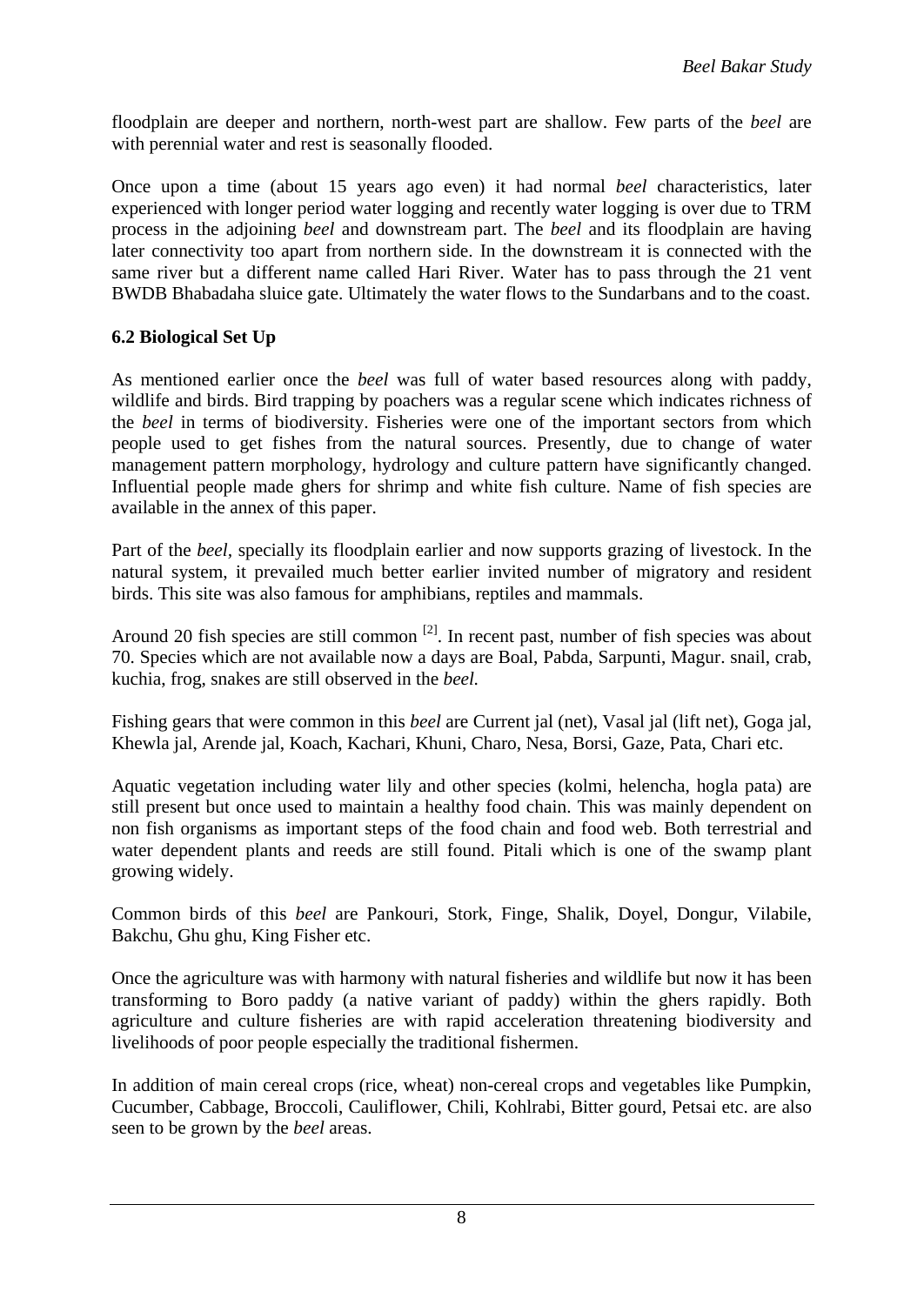Farmers use chemical fertilizers for crop production. In the studied area, name of fertilizers in order from important are Urea, TSP, Zinc and Potash. Inorganic fertilizers are used in the *beel* are for IRRI crop.

Main crop is IRRI here. But in early days the *beel* was flourished with different vegetables and native paddy variants like Aush, Amon, Boro etc. But due to the introduction of hybrid crops and low production of native crops, farmers became less interested in the production of these crops.

In *Beel* Bakar area no crops were cultivated during 1986 to 2009 due to water logging. From 2010-11 the cultivation was again started. But 75% of the total beel remains under water all the year round. BRI 28/IRRI gives production of 20-25 *mound* (a local unit which represents 40 kg) per bigha (42 decimal) land. About 30-35 mounds paddy per bigha is produced with hybrid variety like SL 8, Hira, Sathi, Rajkumar.

Fishes cultured in the ghers of *Beel* Bakar are golda, rui, silver carp, grass carp, black carp, common carp, big head, tilapia, mrigel and some other Indian major carps and Chinese carps.

#### **6.3 Social Set Up**

The *Beel* Bakar is surrounded by many villages namely Mohishdia, Alipur, Poradanga, Padmanathpur, Parualia, Dharmatala, Panchkathia in the western side and Hazirhat, Nebugati, Kucholia, Sundali in the north. Villages of the east are Dhopadi and Hargacha and in the south Moshihati. There are some villages situated within the *beel* but mostly in its eastern floodplain are Bhatbhila, Danga Mashihati, Dohor Moshihati, Bariadaha, Baje Kultia.

Common people are dependent on agriculture, fisheries, aquaculture and small business mainly. Gher fish culture of the beel is mainly controlled by rich and influential people. However, along the catchment boundary especially in the northwest part, medium and small farmers also doing gher fish culture within their small plots.

Fishermen belong to several villages. In Mohishdia village, there are about 65 fisher families in the Rajbongshi para (a cluster of inhabitants) alone. Their livelihoods are under extreme threat and vulnerable due to drastic shrinking of open water to aquaculture. There are many non-traditional fishermen. In wet season mostly all person gets involved in fishing for livelihoods and subsistence in nature.

#### **7.0 Observation and Findings**

The present situation of the *beel* is quite complex due to significant changes as water management changed naturally and for man-made interventions since sixties.

#### **7.1 FGD and KII findings**

#### *7.1.1 Past and Present Water Management*

To support Green Revolution water management interventions were achieved through number of activities in this area also. Construction of 21 vent flap gate type sluice gate known as Bhabadaha Sluice gate was made on the Mukteswari River. Apart from it, numbers of sluice gate for water control were constructed up stream and laterally to adjoining areas. Such structures in the downstream were considered to prevent entry of saline water.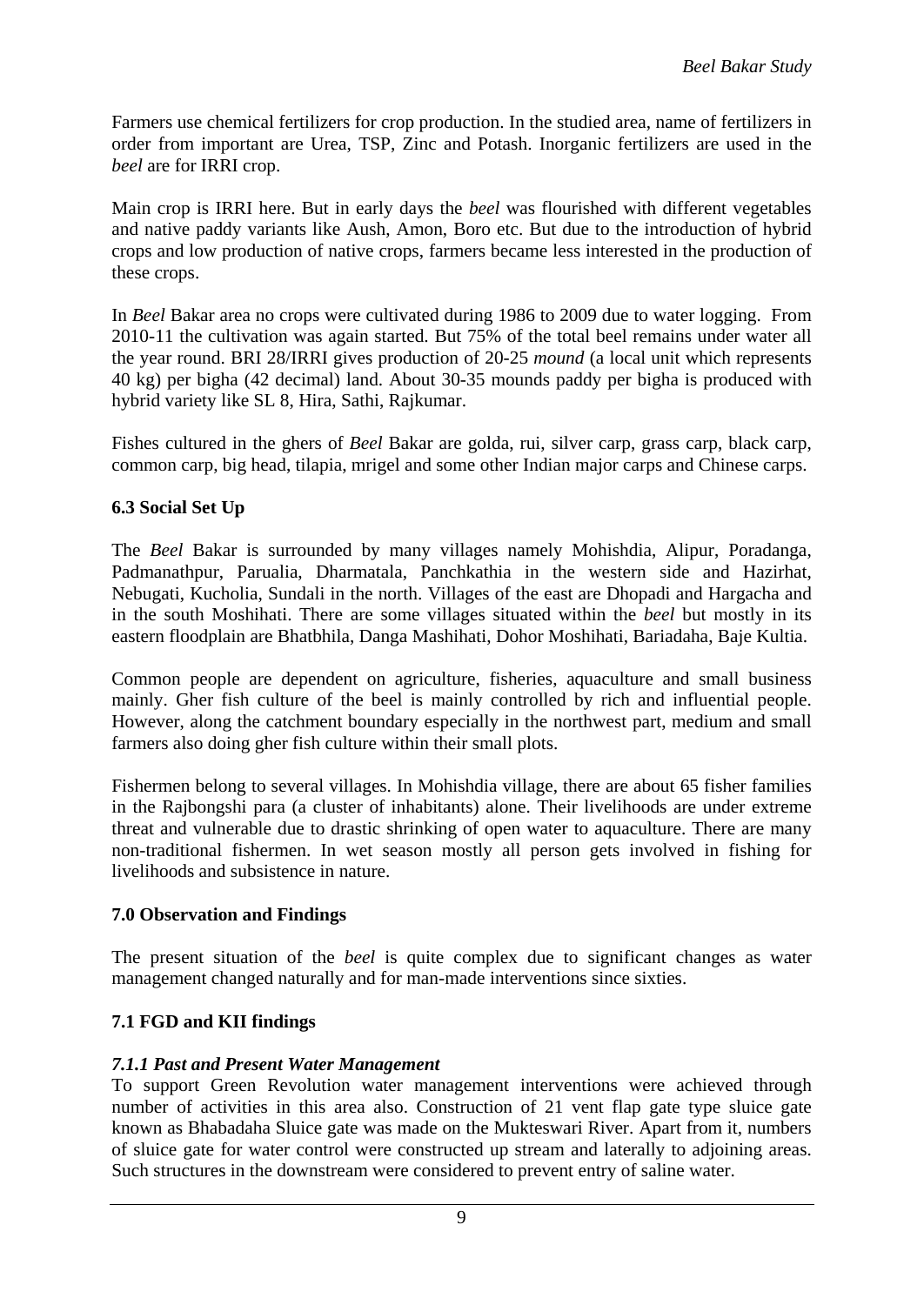With a longer period impact of stopping tidal water gradually invited deposition of silts and eventually introduced water logging to particular *beel* and later extended over to most of the *beel* and river network of the region. After experiencing bitter experience of longer period waterlogging, with the introduction of Tidal River Management (TRM) concept, remedy was observed. Now like many other *beel*, *Beel* Bakar becomes waterless in dry season. However, conversion of many areas of the *beel* in to gher system limited the return to previous system with a result of inequity of the resources in the form of advantages went to non target people.

Many local farmers suggested that, if water release properly through the Bhabadaha Dam (sluice gate), the situation would be nice. They also opined for an additional option of water to divert to Bhairab River (River near Noapara) through Fultala area. They also suggested for re-excavation of Amdangar Khal and Boyrar Khal. It should be noted that unless excavated soil is properly managed, excavation or re-excavation would bring no good.

#### *7.1.2 Situation of Gher and Aquaculture*

As mentioned in previous section, how gher has been changed the morphology of the *beel.* Initially it was done in water logged condition by few people in the *beel* periphery. Later some people introduced it to trap wild fishes. Now there are three types of ghers:

- a) Seasonal ghers, mostly done fish culture in wet season and paddy in the dry season usually without any trench.
- b) Seasonally ghers but mostly with trench so that fish is in considerable part. This type has two different pattern

i) Relatively medium and smaller sized

- ii) Very big in size, mostly combining several plots
- c) Perennial ghers where scope for paddy cultivation hardly available or operators are mostly interested in fish culture.

Apart from gher fish culture, there are number of perennial and seasonal ponds where fish culture is going on. Water retention in the ponds of north-western areas was found poor and suitable for seasonal fish culture.

#### *7.1.3 Status of Fishermen Livelihoods in the Context of Changed Situation*

#### *Earning and Debt*

Most of the fishermen earn 100 to 200 taka per day only. Thus, monthly average income stands 3000 to 6000 taka which is very poor. They cannot manage to maintain their family not even to meet basic requirements.

Loan becomes a part and parcel of their life due to low income. Threshold capacity to take loan and loan recovery (returning) are also in very measurable position. Before returning a loan another loan is required.

#### **7.2 Household survey findings**

Fishermen villages are conspicuous and isolated. Two villages are in the western side, one in the north and others are in the eastern side. It was observed that, in the study area all the respondent fishermen are Hindu and lead a low profile life style, although they have a satisfactory water and sanitary system.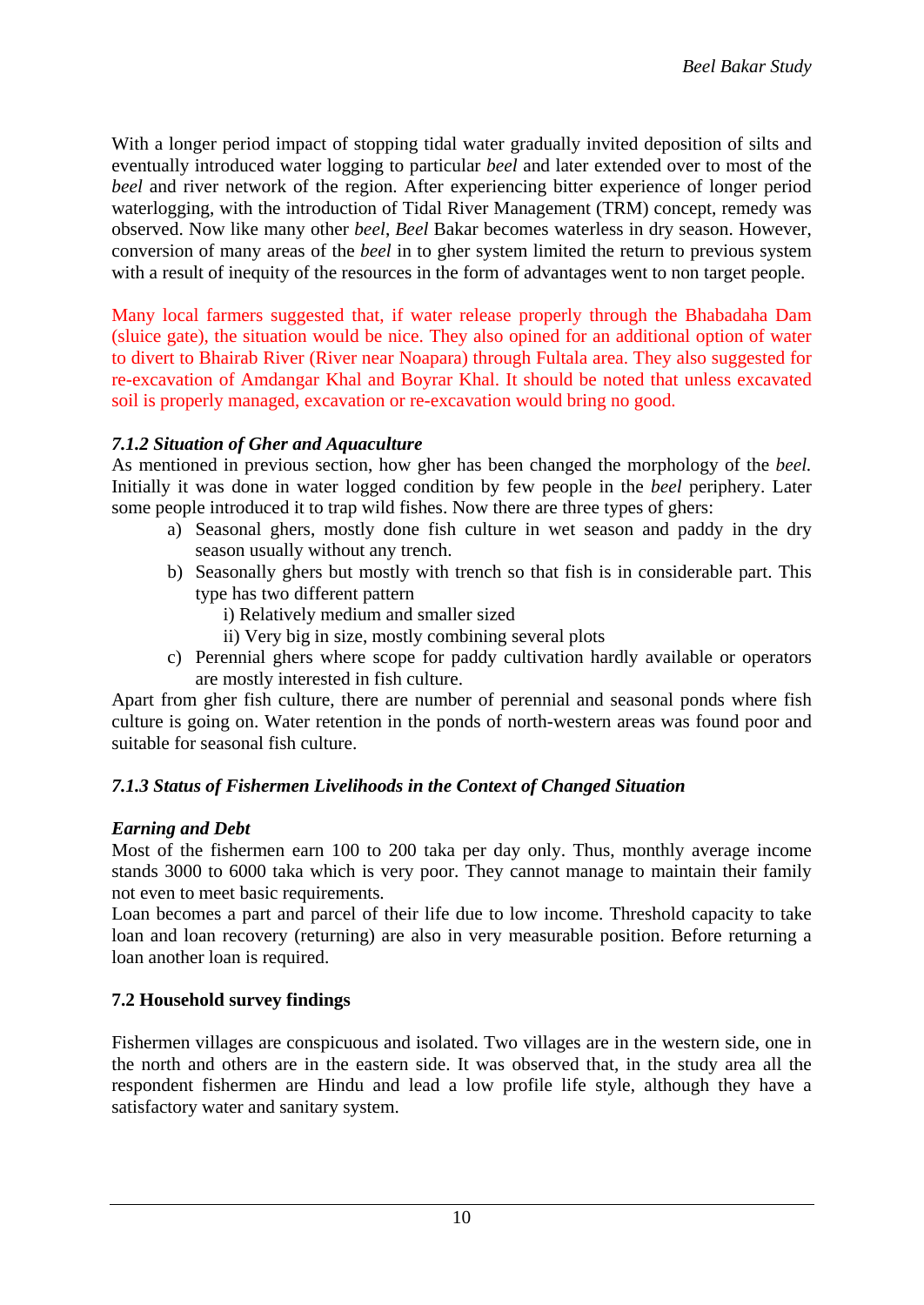#### *Religion, family size, age group and daily income*

As per household survey, traditional fishermen are mostly Hindu in religion. About 53 percent respondent fishermen household were within 31-50 years old. From 20-30 years old fishermen are 7 percent and 40 percent fishermen are more than 50 years old. Majority of the respondent fisher households (65%) are very poor whose average daily income is within 100- 200 taka, above 300 taka per day are 17% only. In following figures the status is clearer. Very big family sizes (more than 6 family members) are 15% where as small household size (1-4 members) is 25%. Medium household size (5-6 members) is 60%.



#### *Ownership of land, house type, alternative income source and sources of loan*

Earthen houses are of 6 responded household (15%), highest number (68%) fishermen live in semi concrete houses. Only 17 percent (7 respondents out of 40) live in concrete houses. Still good sign that hundred percent responded households having land of their own to construct their house. Pattern of loan is shown in above figure where it is evident that highest percent of loan receiving from NGOs (40%). Other sources are Bank and other cooperatives.

#### *Alternative income source and status of fish and meat in consumption*

In rainy season major part of the farmers and local people work in fish ghers and do fishing in little open *beel* portion. In addition to that many of them work as day laborers, rickshaw/van puller etc. Usually they earn 100-150 taka per day. About 93% responded fisher household take fish nearly every day. Only 2% household takes fish a day or two per week. Reversely,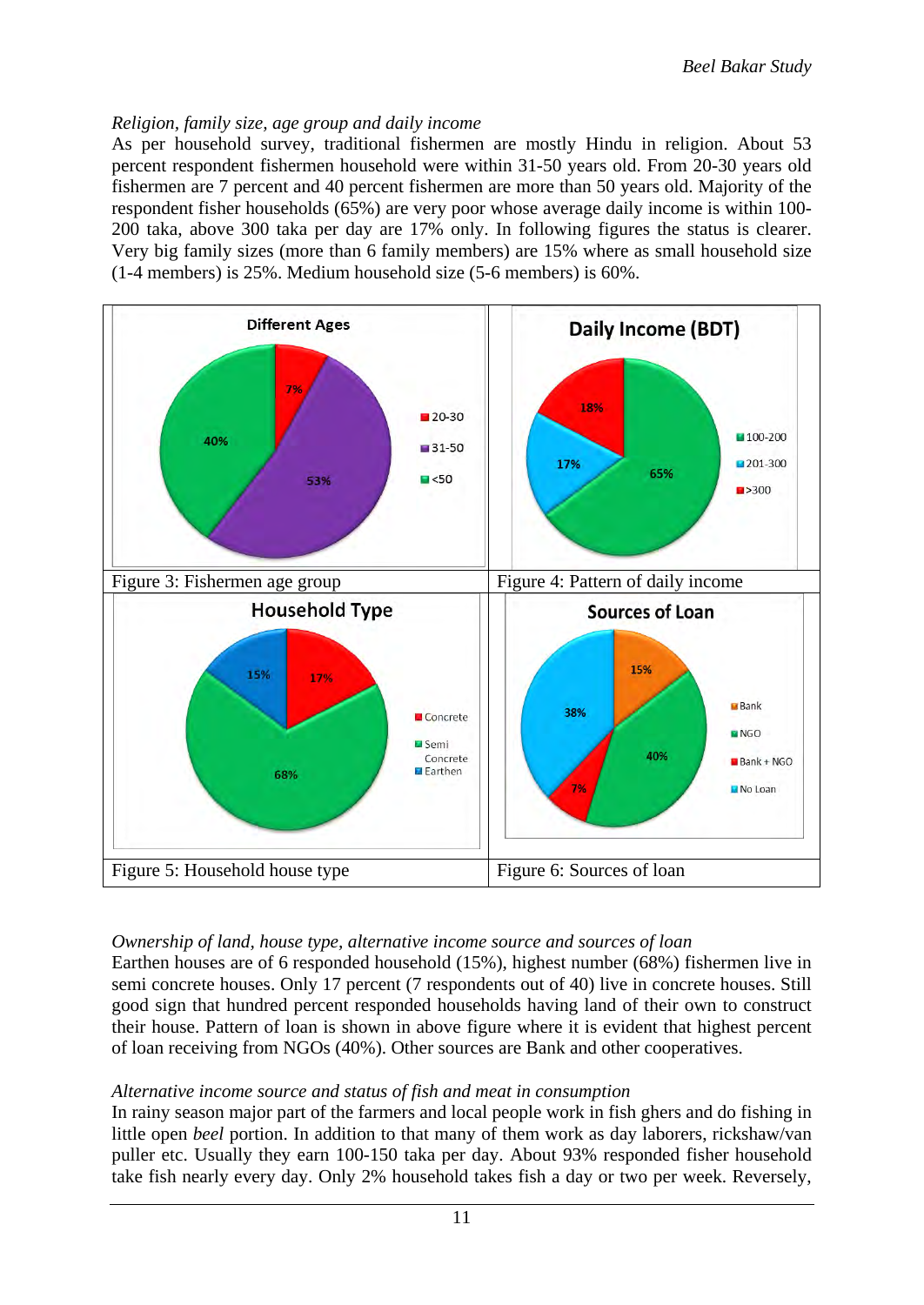

not a single household from responded fisher household take meat every day. Only 38% takes meat occasionally per month.



From Figure 11 it is clear that fish from *beel* in the diet still not diminished. Twenty percent fish in their consumption comes from *beel* but most of them (47%) come from river source.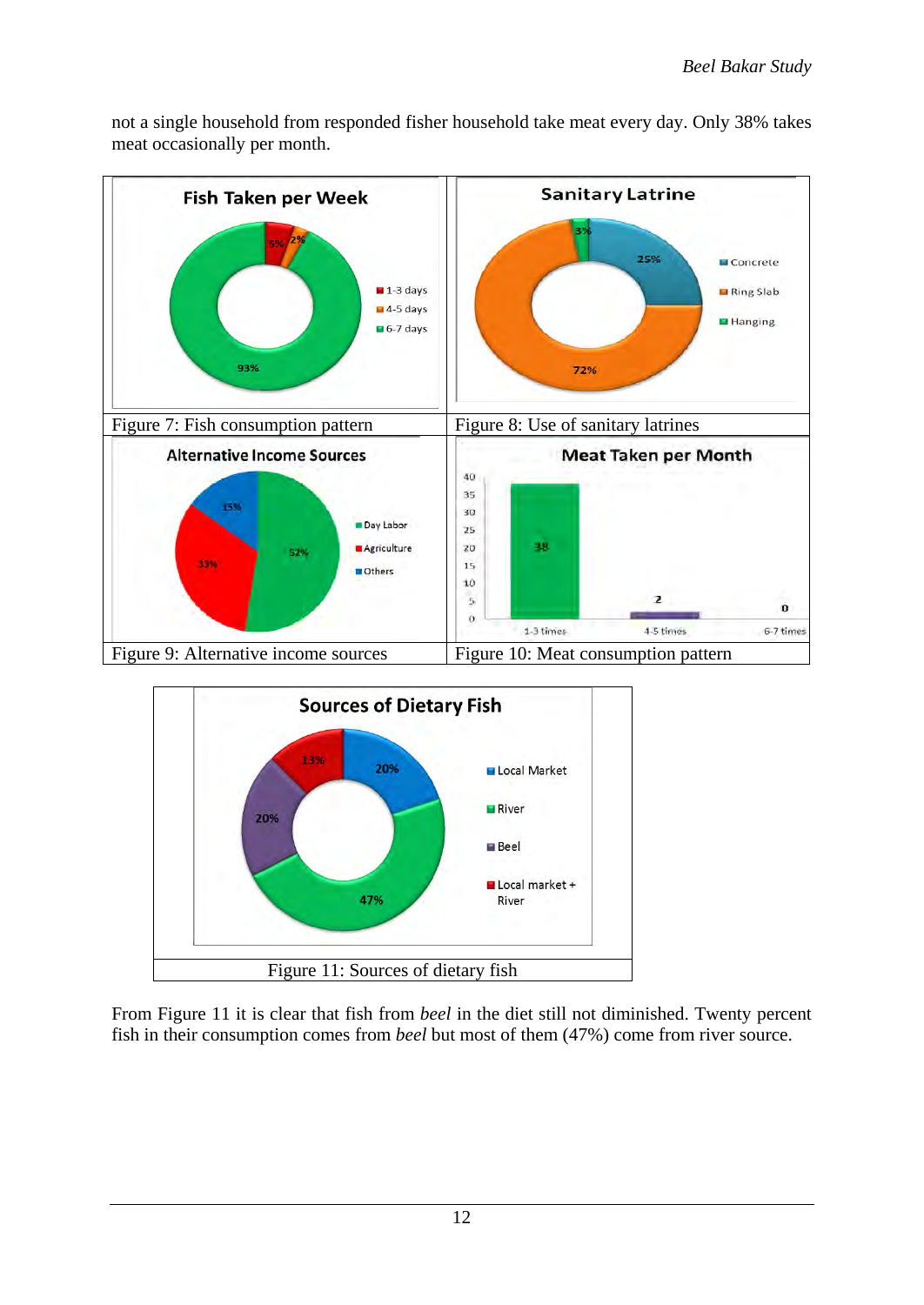

*Status of drinking water, use of mobile phone, sanitary latrine and medical service* It is found that all household use underground water for drinking, no one use water from river or tanks. No one was found from 40 fishermen who did not have mobile phone set.

Most of the household has ring slab toilet, 25% responded household has concrete and hygienic sanitary latrine only. Only 5% house hold uses service of health complex whereas 40% fisher household gets medical treatment from local doctor (usually pharmacy person).

## **8.0 Proposed Interventions**

### **8.1 Fish Sanctuary by the Fishermen Community**

Usually local people in most part of Bangladesh are afraid of conservation as the idea they first get is "Restriction" giving them flavor denying access. Concept of conservation practically means getting resources at a certain level for longer time period instead of higher quantity but for short period.

The study team also confronted with this situation in *Beel* Bakar area. Some of them opined that if conservation effort is taken then where they will catch fish. It seems that all development they have been acquainted is planned and made by officials and imposed to them and the process is not participatory. It was discussed with them in detail and opined that if the planning process of conservation is made by taking their opinion or process, itself allow them to take decision where to conserve, when to and what to. Then they would be happy and that effort certainly benefits them.

It appeared that with full participation of fishermen dependent on the Muteswari River and the *bee*l can establish Community Based Fish Sanctuary. They are clear about the concept that if they can harvest the outcome of the conservation then no problem in allowing conservation.

## **8.2 Fish Habitat Restoration of** *Beel* **and River**

Restoration of fish habitat mainly consists of re-excavation with proper slope and ensuring management of excavated soil. Apart from this, encouraging regeneration of swamp forest to support fish is important aspect of the habitat restoration. Sometime introduction of recently disappeared fish species considered as part of the process.

Though total environment of the *beel* has been marching towards materialistic development, still there is scope for restoration of the river and adjoining floodplain or *beel* part also. If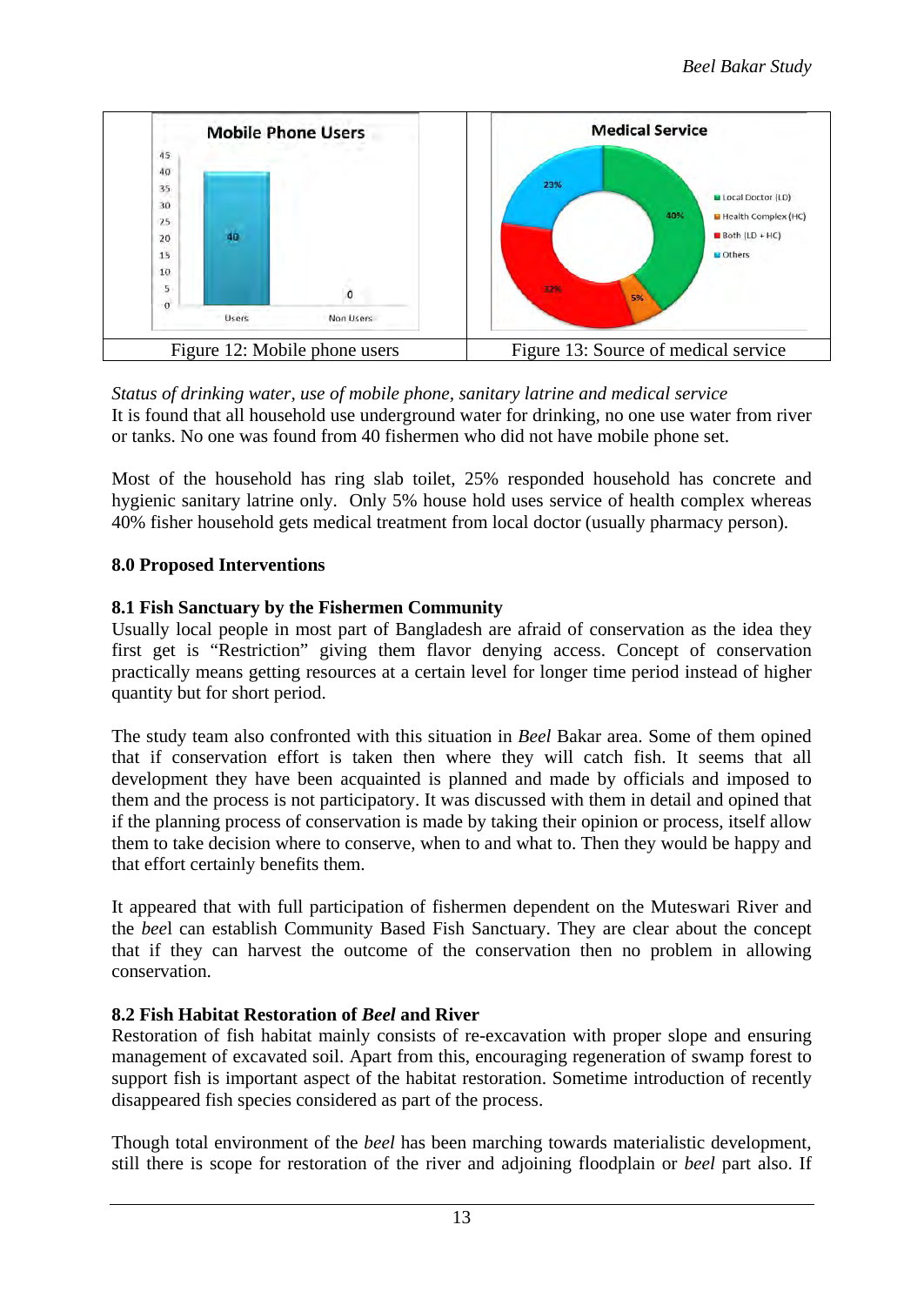excavated soil is not used for dyking the river bank that disconnect the dependency between floodplain and riverine fish movement. This process should be designed and monitored by fish habitat restoration expert and executed by fishermen, local organization and related field agencies. A decision on planning process for maintaining a setback distance for gher making from the river and *khal* even if that is part of private property should come up. So this habitat restoration should be friendly to the ecosystem and environment to benefit fishermen and local people ultimately. Fishermen should not be treated as competitor to the resources of the *beel* rather it is an advantage of getting service of fishermen at nominal cost in managing resource generation and recommended harvesting process.

#### **9.0 Recommendations**

Need to establish rights of the fishermen. Main contradiction with this issue is to ensure the access of real fishermen into *Beel* resource. The non fishermen/ fish businessmen need to be stopped who degrade the natural part of the *beel.*

Number of sluice gates to reduce as impact of sluice gate on fisheries and aquatic environment is enormous. Recommended river stretch for conservational effort (also suggested by fishermen) is Lokhaidanga, Kultia Bridge to Helar Ghat Bridge, Helar ghat to Bandhar Matha and Lohadanga.

Recommendations suggested directly by the fishermen are:

- a) Fisher folk believe that, they have lost possession over the *beel.* Now as their only hope they want the river (Mukteswari) free from all side effects and have the access year round.
- b) They also want to ensure the total fish fries in the river allotted for this area by the Govt. So, that they can harvest/capture them when they are mature.
- c) Govt. released fish should be captured by the real fishermen only.
- d) Access of the non fishermen community need to be restricted in the *beel* and river.

Strongly recommended to keep a setback distance from the river bank to construct gher and also to keep required gap from a cluster of gher to another (not to make continuous) to reduce impact on natural fisheries and aquatic environment.

#### **10.0 Conclusion**

In Bangladesh, about 11% populations are involved with fisheries sector and this sector contributes  $4.39\%$  to the national GDP  $^{[3]}$ . This field deserves more attention by both government and private investors to promote the livelihoods of the heroes of these achievements. Through this entire study, this is apparent that *Beel* Bakar desires a better management approach and for its long term effectiveness it should be participatory, mainly with the involvement of local community. Although it lost its diversity in both flora and fauna, the existing species can be conserved by the conservation of *beel*, its floodplain and Mukteswari River. As around 8450 families are directly and indirectly dependent on the *beel,*  it is also important on the improvement of livelihood point of view. Gher practice changed the livelihood pattern of a small number of families, but most of them are still neglected.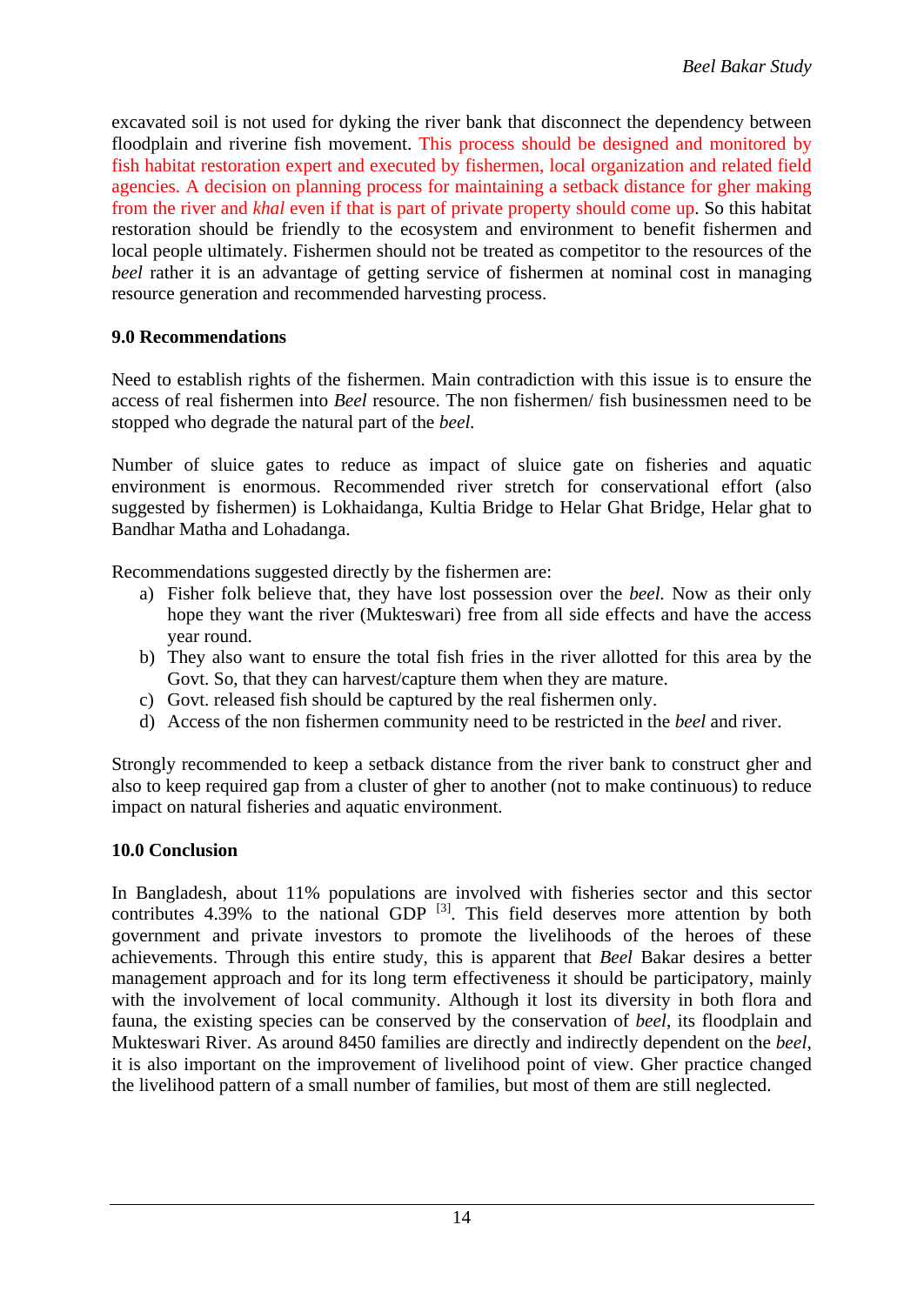## **References:**

<sup>[1]</sup> Banglapedia, National Encyclopedia of Bangladesh, Asiatic Society of Bangladesh, 1<sup>st</sup> edition February, 2004, Dhaka, Bangladesh. Available from URL: [www.banglapedia.org](http://www.banglapedia.org/) 

[2] Rahman, A.K.A., Freshwater fishes of Banglades. Zoological Society of Bangladesh, Dhaka 366pp, 2005.

<sup>[3]</sup> Department of fisheries (DoF), DoF Magazine, Department of Fisheries, Government of People's Republic of Bangladesh, Dhaka, Bangladesh. 2013.

#### **Annexes**

| Sl No. | <b>Local Name</b>  | <b>Scientific Name</b>  | Order              |
|--------|--------------------|-------------------------|--------------------|
| 01     | Puti               | Puntius spp.            | Cypriniformes      |
| 02     | Rui                | Labeo rohita            | Cypriniformes      |
| 03     | Catla              | Catla catla             | Cypriniformes      |
| 04     | Mrigel             | Cirrhinus cirrhosus     | Cypriniformes      |
| 05     | Kalbaus            | Labeo calbasu           | Cypriniformes      |
| 06     | Bata               | Labeo bata              | Cypriniformes      |
| 07     | Shol               | Channa striatus         | Channiformes       |
| 08     | Koi                | Anabas testudineus      | Perciformes        |
| 09     | <b>Shing</b>       | Heteropneustes fossilis | Siluriformes       |
| 10     | Tilapia            | Oreochromis mossambicus | Perciformes        |
| 11     | Taki               | Channa punctatus        | Channiformes       |
| 12     | Tengra             | Mystus spp.             | Cypriniformes      |
| 13     | Baim               | Mastacembelus spp.      | Mastacembeliformes |
| 14     | Bele               | Glossogobius guiris     | Perciformes        |
| 15     | Mola               | Amblypharyngodon mola   | Cypriniformes      |
| 16     | Dhela              | Osteobrama cotio        | Cypriniformes      |
|        |                    |                         |                    |
| 17     | Kholisha           | Colisa fasciatus        | Perciformes        |
| 18     | Chang              | Channa gachua           | Channiformes       |
| 19     | Small prawn        |                         |                    |
|        | Non Fish Organisms |                         |                    |
| 20     | Snail              |                         |                    |
| 21     | Mussel             |                         |                    |

*Annex I: Commonly Available Fish and fishing gears* Table 1: Commonly available fishes of Beel Bakar

### Table 2: Fishing gears used in Beel Bakar:

| <b>Gear Name (Local)</b> | <b>Major species caught</b>                 |
|--------------------------|---------------------------------------------|
| Vasal Jal (Lift net)     | All kind of fishes (small to large)         |
| Khewla Jal               | Punti, Taki, Royna etc.                     |
| Goga Jal                 | Mainly big fishes                           |
| Kachari Jal              | Rui, Shol etc. (Mainly medium size species) |
| Khuni                    | Chingri (Shrimp), Puti etc.                 |
| Charo (Fish trap)        | Koi, Taki, Gutia etc small species.         |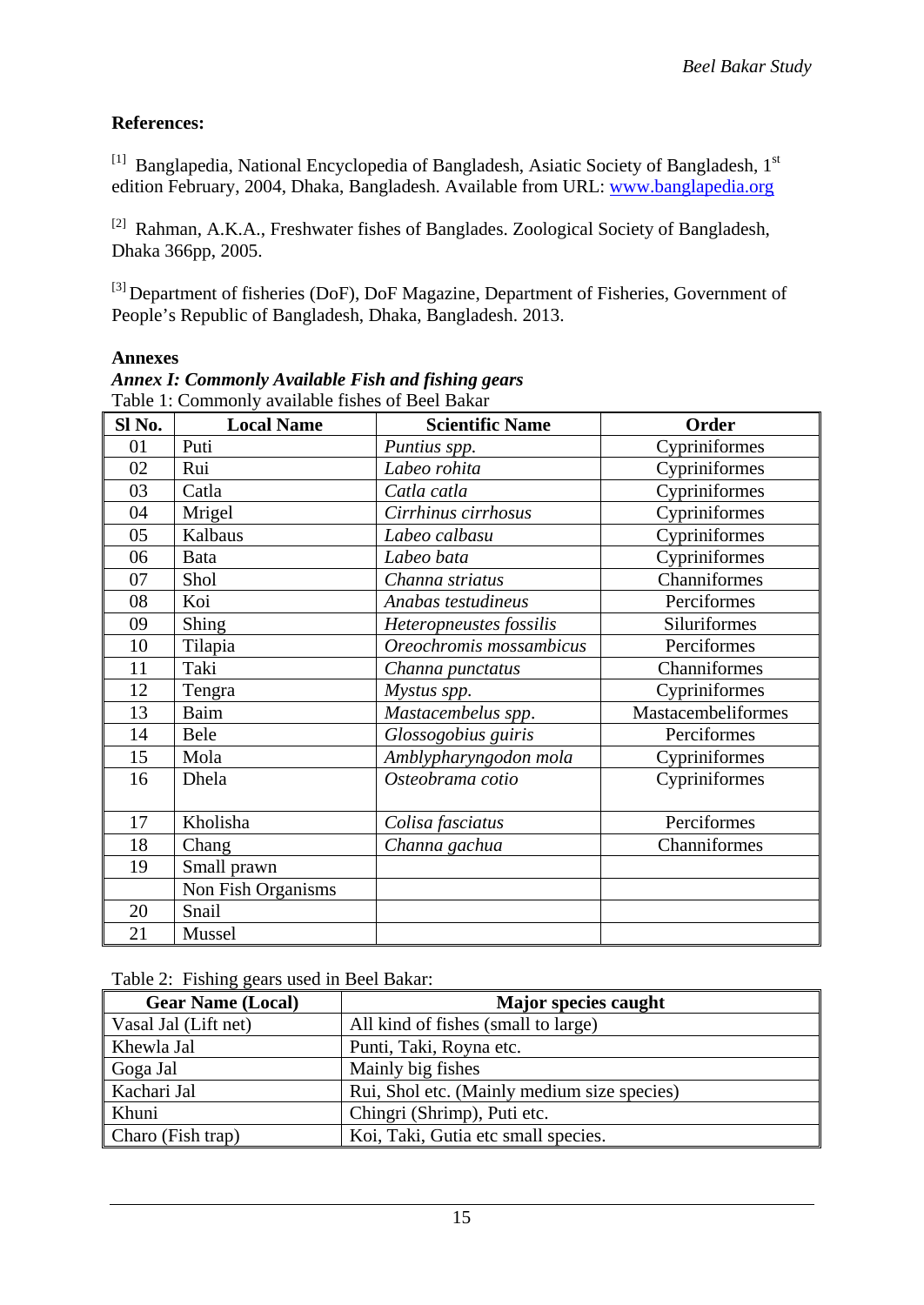## Annex II: Photos



## Fishermen and their fishing equipments

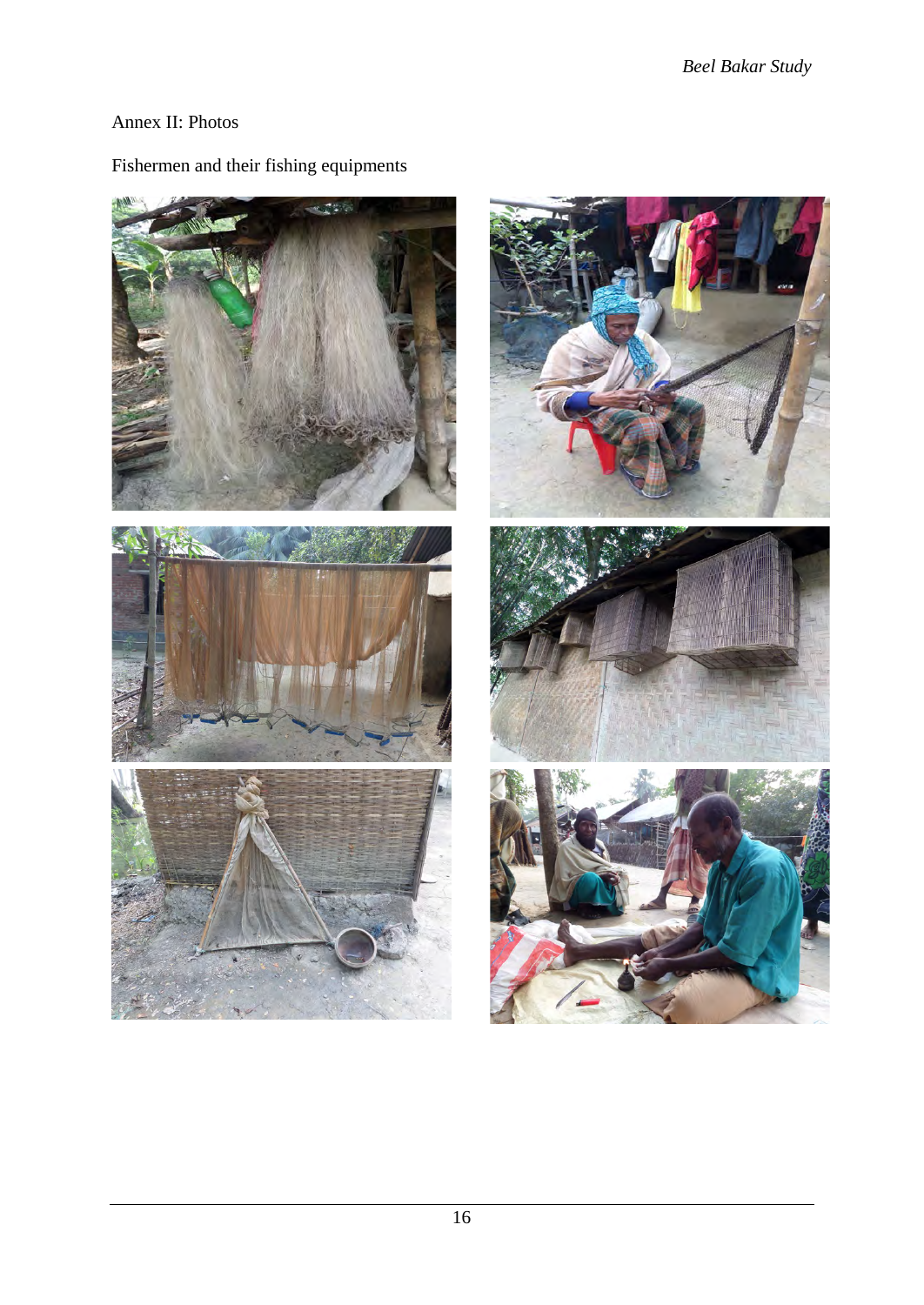## Water Management Interventions



Riverine Habitat

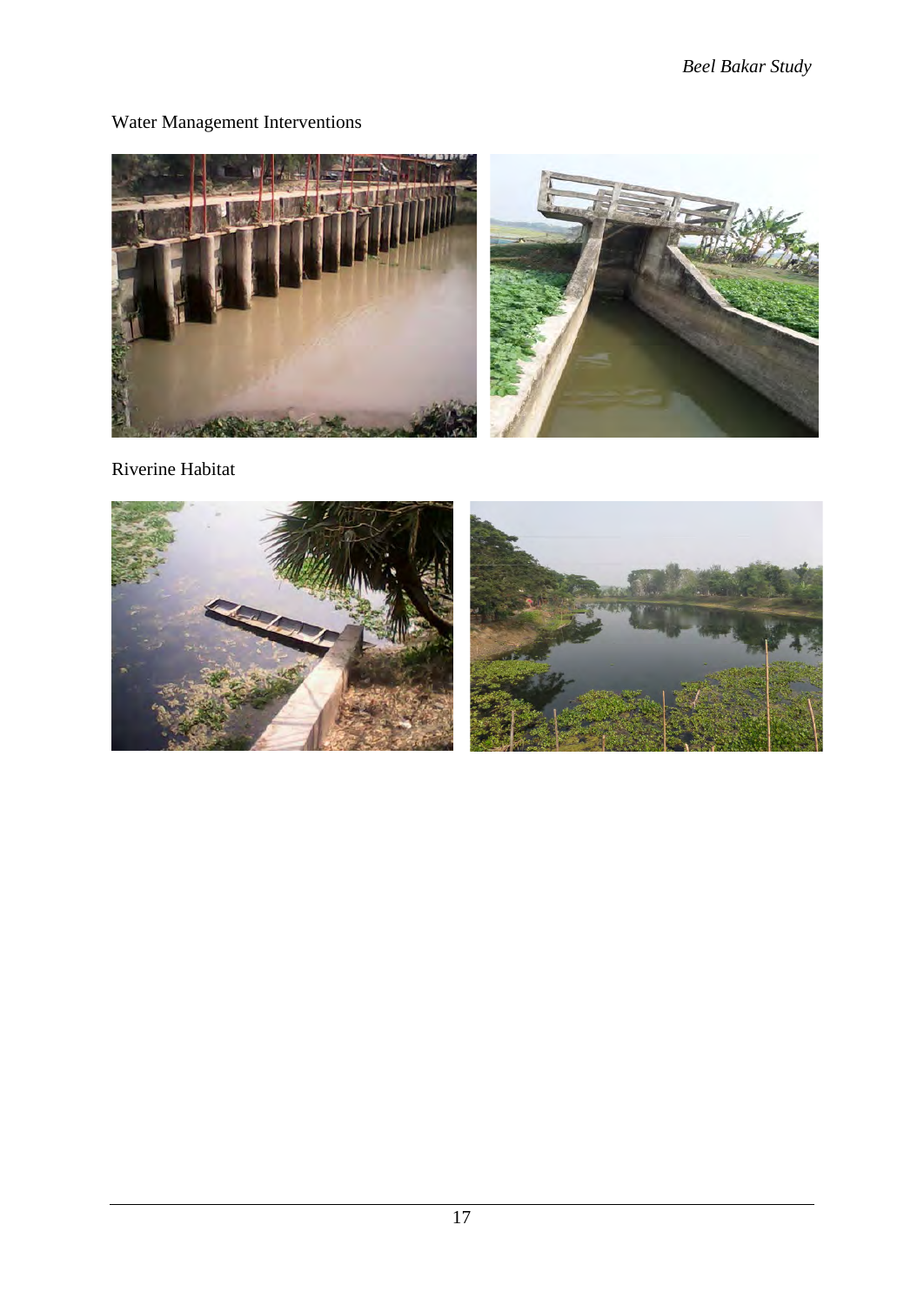# Beel and Floodplain



# Common Property Resources



Agriculture and vegetables